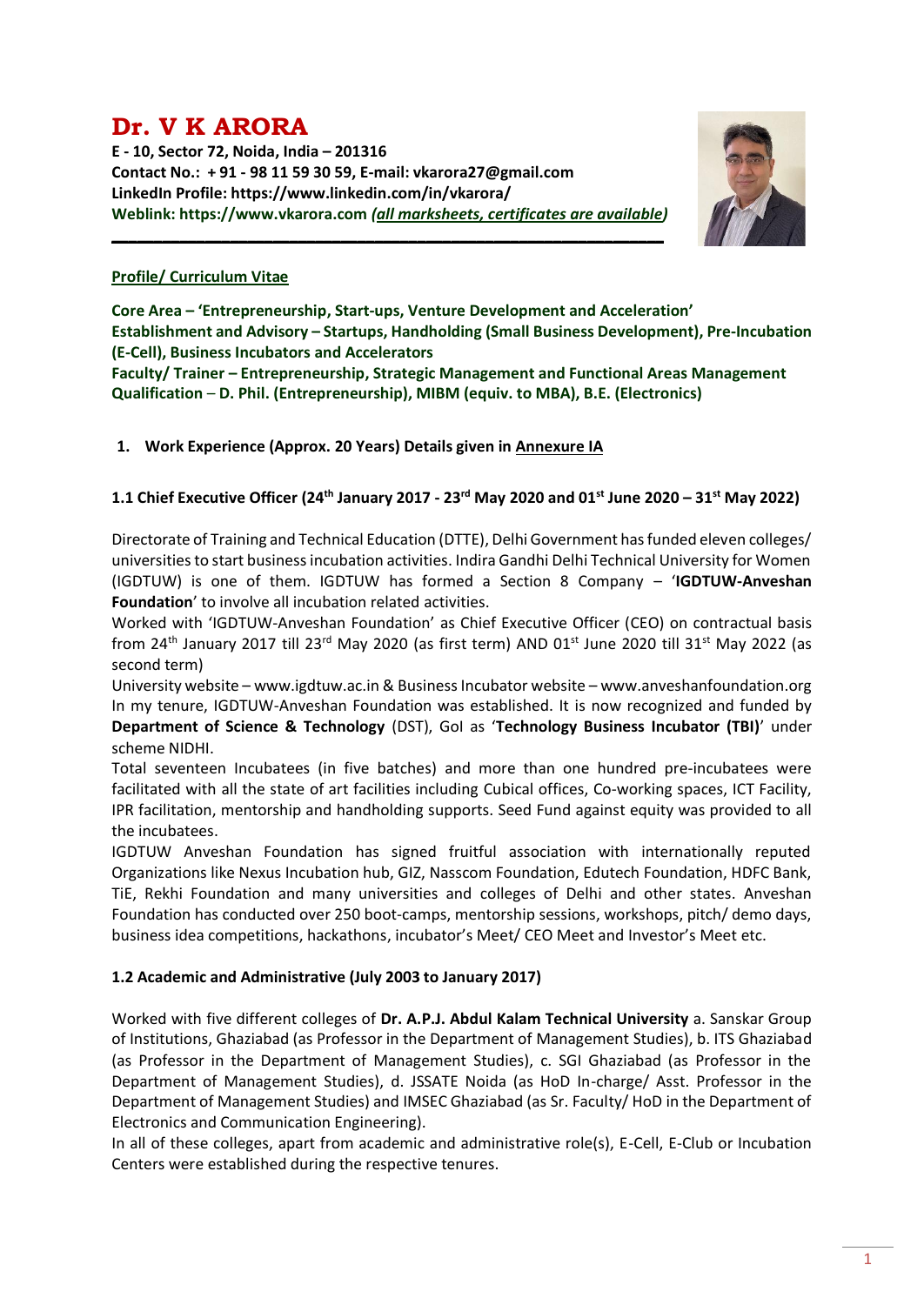# **1.3 Corporate Experience**

Worked with two engineering companies as 'Sales Engineer' for the Sales and Marketing of the electrical and electronics engineering products/ services.

# **2. Resource Person (Mentor/ Advisor/ Trainer) & Recognitions**

Resource Person in the field of **Entrepreneurship, Venture Development, Training & Handholding** and Management Related Subjects with different institutes, incubators, accelerators, organizations and incorporations (as mentioned in **Annexure II, III, IV & V**) all over India.

- Conducted training/ workshops and mentoring with trainees/ incubatees/ entrepreneurship aspired entrepreneurs at different institutes/ universities Pan India in the domain of 'Entrepreneurship and Startups'. Also conducted umpteen ToTs/ FDPs/ MDPs/ Executives Training Programs in the area of Entrepreneurship, Strategic Management, Motivation and Life learning. **(Annexure II)**
- Conducted many webinars on Entrepreneurship especially after Covid 19 **(Annexure III)**
- Conducted workshops in the domain of 'Entrepreneurship, Capacity building and Small Business Development' with **NIESBUD, MoSDE** (along with its' partner institutes). **(Annexure IV)**.
- Visiting faculty for the subjects of Entrepreneurship, Intrapreneurship, Family Business and Strategic Management in a few management colleges/ universities of repute. **(Annexure V)**
- Empaneled as Resource Person (Visiting Faculty/ Mentor) with National Institute of Micro, Small and Medium Enterprises **(NiMSME), MoMSME**.
- Empaneled as Resource Person & Trainer with National Institute of Entrepreneurship and Business Development **(NIESBUD), MoSDE**.
- Empaneled as Resource Person (Trainer) with **ESDP** (Employees Skill Development Program) of ILO & MoMSME for MSMEs **SCORE (Sustainable Competitive and Responsible Enterprises)**.
- Actively involved as Mentor with **Startup India initiative of GoI (Startup India Hub),** Invest India and Delhi Government Funded Incubation Centers.
- Mentor with the Incubatees of some Incubation Centres/ Hubs for the business development, hand holding and acceleration of their businesses and product line. Presently associated as Mentor with **Nexus Incubation Hub** @ American Centre, KG Marg, New Delhi.
- Associated with Indian Universities and Institutes (Pan India) for setting up and running their E-Cell (Pre-incubation) and Business Incubators and Accelerators.
- Resource Person for different awareness and education program with NGOs/ agencies linked with MoMSME. Conducted over 100 workshops of 'awareness, education, action and leadership' on different subject domain till date.
- Appointed as a **Resource Person of SEBI** (Security and Exchange Board of India) on February 18, 2013 (Registration No. NRO/N/UP/091) till December 31, 2019. During this tenure conducted more than 100 workshops in different schools, colleges, communities of Western Uttar Pradesh.
- Certified **Master Trainer of ZED (Zero defect Zero effect)** Quality Control of India (Program No. ZED TP 436 March 21-25 New Delhi Certificate No. T01310436) since May 2017.
- Resource Person for programs and workshops of Digital India, Skill India, DST with some NGOs and other organizations.
- Developed career counseling (career management and psychometric) tools and conduced career counseling of more than 500 people of different age groups through multiple intelligence tests, skill inventory, personality tests, behavior sciences and one to one interaction.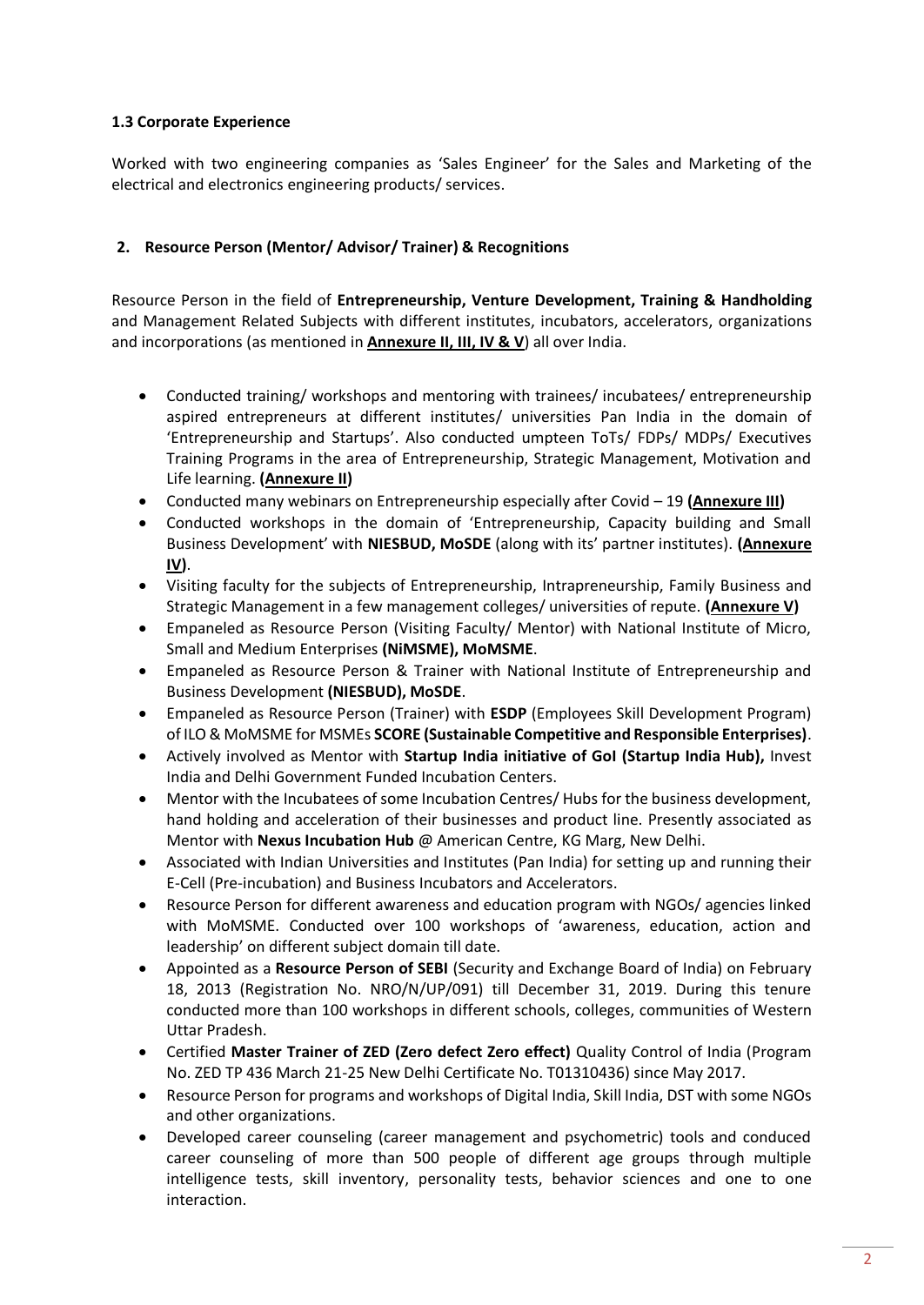- **Session Moderator** with more than 50 sessions organized by different institutes/ organizations.
- **Accredited Management Teacher** (Registration Number AMT2/1/12) from All India Management Association **(AIMA)** New Delhi for the Subject 'Entrepreneurship Development' on/from February 06 2012. [\(http://www.aima.in/testing-services/amt/accreditation](http://www.aima.in/testing-services/amt/accreditation-management.html)[management.html\)](http://www.aima.in/testing-services/amt/accreditation-management.html)
- Member of PCAC (Pro-chancellor Advisory Council) of Maharshi University of Information Technology, Lucknow (www.muit.in) from January 22 2013 for approx. fifteen months.
- Empanelment as Expert by Centre of Good Governance, Bihar region (www.cgg.gov.in) in the thematic field of Management Development since January 02 2015.
- Distance Consultant at NMIMS Global Access School for continuing education (distance.nmims.edu) at PG level since September 2015.
- Guest of Honor in a seminar (Dec 12 2009) on 'Corporate Governance' organized by Cosmic Business School, Vasundhara, Ghaziabad.

# **3. Journals, Conferences and FDPs**

# **3.1 Journals Publication (as Solo Author)**

- Entrepreneurship: External and Internal Rationalization (2016) in Vidushi, Journal of Ghanshyam Binani Academy of Management Sciences, Mirzapur Vol. 8 No. 2 July-December 2016 ISSN 0974-6374 Pages 26-36.
- 'TRANSIL' Seven crucial areas in women entrepreneurship (2016) in Aishwarya Research Communication, Journal of Aishwarya Institute of Management and IT, Udaipur Vol. 8 August 2016 ISSN 0975-3613 Pages 10-19.
- IT Incubation: Branding & Resourcing (2014) in IJGM (International Journal of Global Management) by Faculty of Management Studies, VNS Group of Institutions, Bhopal Vol.5 Issue 1. August 2014 ISSN 0975-8291 Pages 01-09
- Future Gateway of Logistics in India (2014) in Spandan International Journal of Business Management by FMS GNIT Kolkata Vol.1 Issue 1. ISSN 2348-666X Pages 124-135
- Individuals in the Era of Economic Turmoil (2014) in Journal of Management Values and Ethics by Gwalior Management Academy Vol. 4 Issue 1. ISSN 2249-9512 Pages 43-51
- Beehive Entrepreneurship for Social Causes (2013) in ZIJMR (Zenith International Journal of Multidisciplinary Research Online) by Zenith International Research & Academic Foundation (ZIRAF) Vol. 3 Issue 12. December 2013 ISSN 2231-5780 Pages 98-104
- Dynamic Entrepreneurship in Static Pipeline (2013) in Asia Pacific Journal of Management & Entrepreneurship Research (APJMER) by Lebanon International Foundation Vol. 2 Issue 1 ISSN 2277-8098 Pages 26-36.
- Essentials for Entrepreneurship Development (2012) in Globsyn Management Journal (GMJ) by Globsyn Business School (GBS), Kolkata Vol. 6 Issue 1&2 ISSN 0973-9181 Pages 51-59.
- Innovations in Entrepreneurship (2010) in WISDOM by VSBM (Vishveshwarya School of Business Management) Ghaziabad Vol. 2 Issue Dec 2010 ISSN 0975-2714 Pages 25-29.

# **3.2 Journals Publication (as Co-Author)**

- Concepts and misperception of school teachers regarding Attention deficit hyperactivity disorder (ADHD) (2014) in Training and Development Journal Bhubaneswar (Co-Author: Dr. Nimisha) Vol-5, No-2 ISSN 2231-0681 Pages 77-81.
- Structural Support for Small Business in India (2014) in International Journal of Management (Co-Author: Dr. Balraj Singh) by MIT College of Management Moradabad Vol. 2 Issue 1 ISSN 2321-6700 Pages 15-17.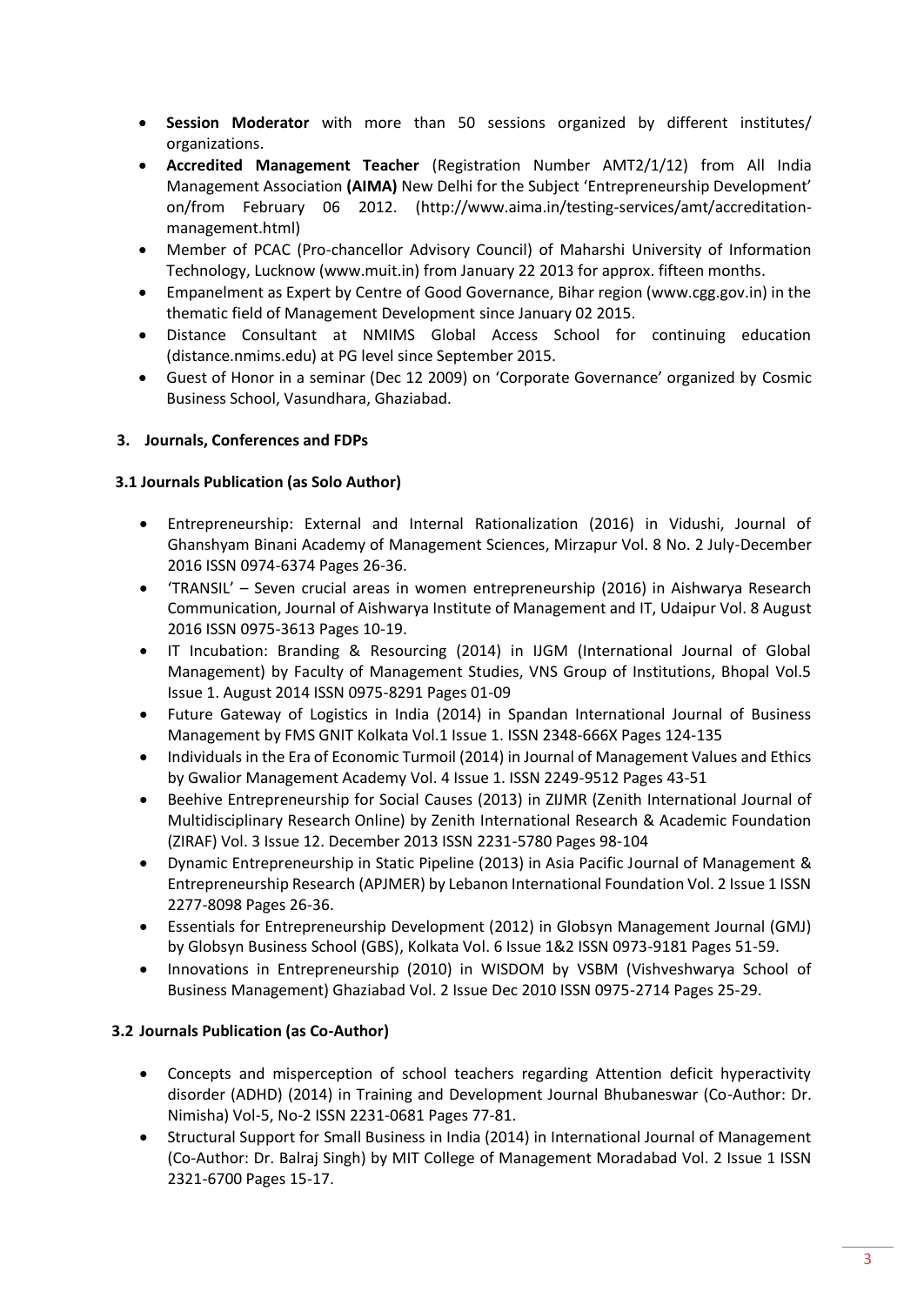# **3.3 Book Chapter**

• 'Potential Entrepreneurs: Gear-up for Start-up' (2018) as a chapter in a book titled 'Entrepreneurship and Other Contemporary Issues' (Publisher - First Print Publication) ISBN No. 978-93-88018-01-2 Pages 36-43.

# **3.4 Conference Participation (as Paper Presenter)**

#### **3.4.1 Publication (with full paper)**

- 'Importance of Succession Planning in Indian Organizations' in two days International Conference 'Changing Dynamics in the Global Village' (ISBN 978-93-82563-59-4 page no. 468- 478 with a co-author Ms. Neeru Raghav) by SCMS, Symbiosis International University Noida on Jan 5-6 2013.
- 'Entrepreneur's Contribution in New Economy' in one day National Conference 'Entrepreneurship & Innovations' (page no. 57-64 with one co-author) at Shree Ganpati Institute of Technology, Ghaziabad on Feb 20 2009.

### **3.4.2 Publication (with abstract)**

- 'Public-private partnership (PPP) in education sector' in one day national conference 'Emerging Treads in Management & Technology: Challenges & Opportunities' organized by SGIT Ghaziabad on October 17, 2015.
- 'Corporate Governance Practices in India: Then and Now' in two days national conference 'Corporate Governance' by Jaipuria Institute of Management (JIM) Lucknow on Dec 21-22 2013.
- 'The Great Depression and its Remedy (Economy vs. Human Face)' in two days National Seminar 'Growth with Human Face in the Era of Economic Downturn: Challenges Ahead' by HRGI Ghaziabad on Mar 18-19 2013.
- 'SMEs Barriers in India' in one day National Conference 'Entrepreneurship and Challenges in Global Environment' at Saraswati Institute of Engineering and Technology, Ghaziabad on Mar 27, 2010
- 'Branding Strategy: Incubation in IT Industry' in two days National Conference 'Future Trends in Applications of Computers in Science and Technology' at IMS Engineering College, Ghaziabad on Feb 7-8 2009.

#### **3.4 Session Chair/ Keynote/ Designated Speaker**

- Panelist Speaker | International Conference | Topic 'Entrepreneurship, Innovation and Leadership' on December 17, 2020 virtually for Amity University.
- Session Chair | National Conference | Topic 'Modern Research in Business Practices, Social Changes and Education System' on February 06, 2020 at BCIPS in association with GGSIPU.
- Keynote speaker Topic 'Dimensions for sustainable growth among working women in India' on November 18-19 2016 at Aishwarya Group of Institutions, Udaipur.
- Session Chair | National Conference. Topic 'Growth with Human Face in the Era of Economic Downturn: Challenges Ahead' on March 18 2013 at HRIT Ghaziabad
- Session Chair | National Conference | Topic 'Innovation: A Survival Mantra for Success' on March 26 2011 at SGI, Ghaziabad.

# **3.5 Conference Attended**

• Attended more than a hundred conferences (and seminars) in different subjects/domains of Management and Technology organized by different institutes/ autonomous bodies.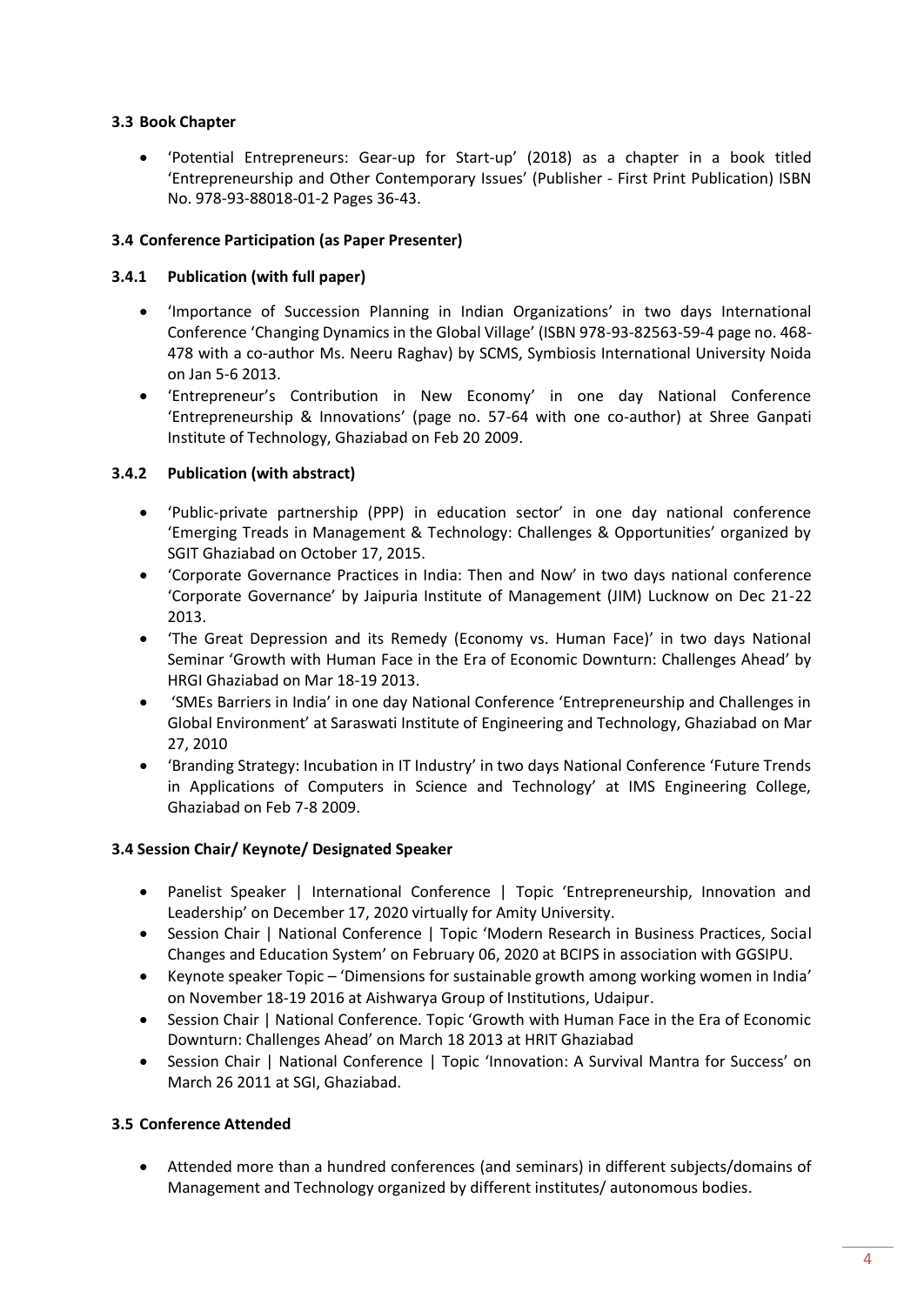# **3.6 Faculty Development Programs/ Short Term Course (Attended)**

- 'Training to trainers' on ESDP SCORE (ILO) (February 15 19, 2020) at MSME Development Institute, New Delhi sponsored by PPDC Agra.
- Mobile Computing and Application Development (March 11 15, 2019) conducted by NITTTR along with CSE Dept. of IGDTUW at IGDTUW Delhi.
- Entrepreneurship and raising finance (January 18 20, 2016) conducted by National Institute for Entrepreneurship and Small Business Development (NIESBUD) Noida.
- 'Training of trainers' and fifteen days E-learning on EDP conducted by NIESBUD from Jan 18 to Feb 01, 2016 at its' campus.
- Futuristic Learning in Economics, Market Research & Global Business (May 27, 2013) at Institute of Technology & Science (ITS) Ghaziabad
- Competency Mapping and Assessment Centre (May 04, 2013) at Institute of Technology & Science (ITS) Ghaziabad.
- Teaching Methodology (Oct 07, 2011) at SDGI, Ghaziabad.
- Enhancing Quality of Teachers in Management (June 28 July 02, 2010) sponsored by AICTE; at Department of Management – SGIT, Ghaziabad.

#### **4 Education (Engineering, Management & Doctorate) Annexure IB**

- **4.1 Doctorate of Philosophy** (D. Phil.) in **Entrepreneurship** from MONIRBA, Allahabad University in the year 2005 (Registration on 27.09.2002, Submitted on 05.02.2005 and Awarded in the month/convocation of December 2005). Topic: 'Entrepreneurial Development – In most competitive and intense environment' under the guidance of Professor Ramendu Roy, Retd. in the year 2018 (mobile: 9335151740), Faculty of Commerce, Allahabad University, Allahabad.
- **4.2 Master of International Business Management** (MIBM), from Lucknow University, Lucknow. Session 1999 – 2001, Percentage Scored – 74.9 % aggregate. Done 'PSF Logistics' Project from Reliance Industries Limited, Hazira, Surat for six weeks under Dr. Sanjay Buch (mobile: 9987769989) of RIL in the year 2000 and Research Work on RMGs (Readymade Garments) in India in the year 2000-01 during the Program.
- **4.3 Bachelors of Engineering (Electronics)**, from Yeshwantrao Chavan College of Engineering (YCCE) Nagpur University, Maharashtra. Session 1994 – 1998, Percentage Scored- 72.40% in final year and 67.5% aggregate. Project completed in Final Year of B.E., titled 'Ultrasonic Distance Meter' under Prof. Zade (mobile: 9673321177), Presently HOD Electronics Engineering Department, YCCE Nagpur, in the year 1998.

#### **5 Jury Member for Business Ideas Pitching Session**

- Judge in LEZERO 2022 on February 26 2022 at IEDC, Delhi Institute of Advanced Studies
- Jury Member on February 05, 2022 Innopreneur Startup Contest  $7<sup>th</sup>$  Edition 2021
- Jury member for International Startup Contest (online) on January 31, 2021.
- Jury member of Mock Demo Session (online) of TiE New Delhi on December 15, 2020.
- Judge in Business Plan Competition on February 08, 2020 at INMANTEC Ghaziabad.
- Business Plan Evaluator in the UGC sponsored program on Entrepreneurship on February 05, 2020 at Kirori Mal College, Delhi
- Judge in technical ideas, Solution, PoC, PoV Hachathon under MHRD IIC on January 21, 2020 at Deen Dayal Upadhyay College, Dwarka, Delhi.
- Jury Member at Innopreneur 2019 on January 03, 2020 in the regional round (Delhi) of Innopreneur Contest at IGDTUW, organized by Lemon School of Entrepreneurship and GiZ.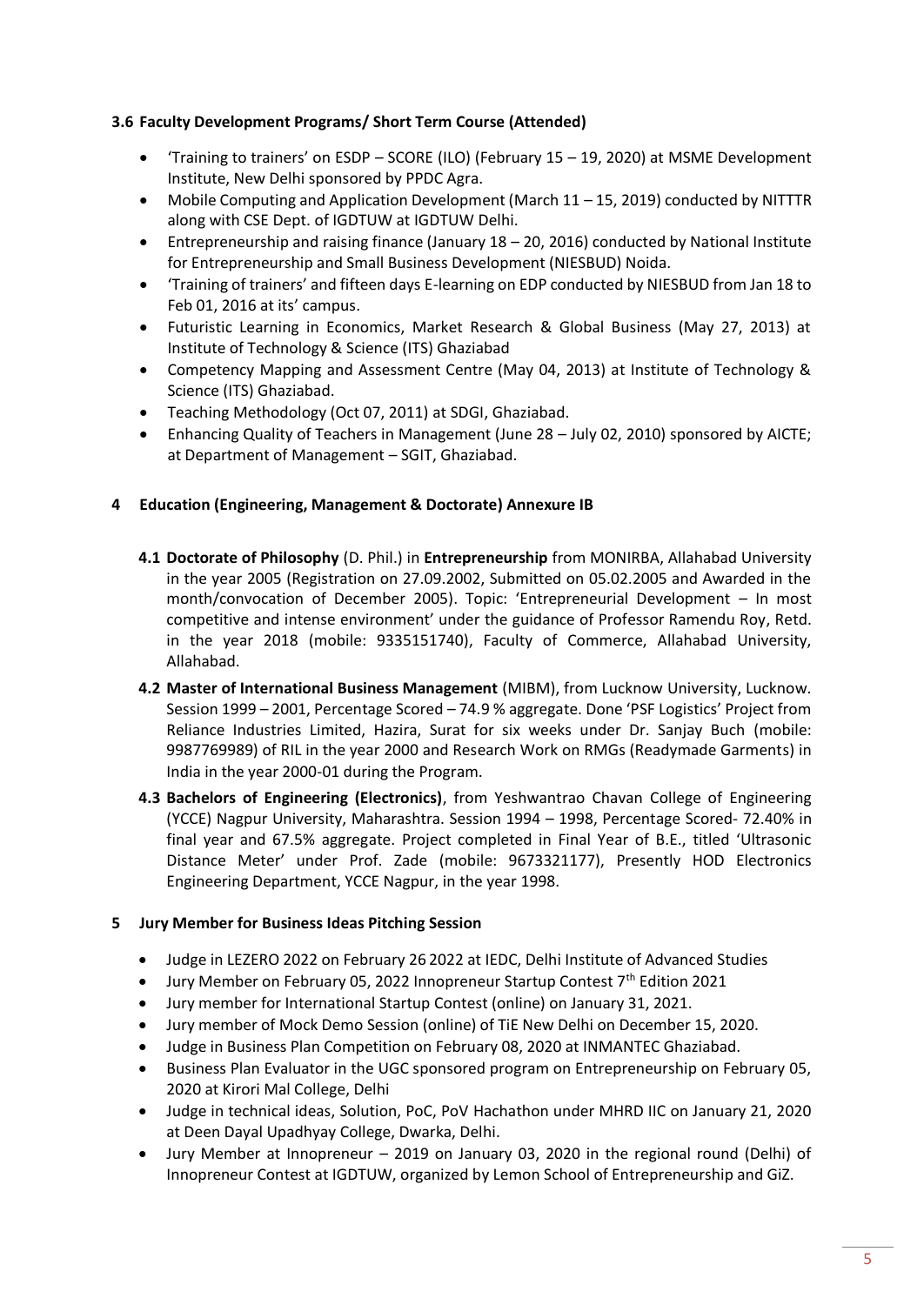- Judge in Technical Business Idea, Innerve Hack 2019 on October 12, 2019 at IGDTUW Anveshan Foundation, Kashmere Gate, Delhi.
- Judge in business plan competition on September 14, 2019 at Entrepreneurship Conclave, IPEM Ghaziabad in association with GDA.
- Committee Member of Investment Committee on August 28, 2019 at AIACTR Incubation and Research Foundation, Geeta Colony, Delhi.
- Jury Member in one of the selection panel of Business Idea Pitching Session on August 10, 2019 at NSUT, Dwarka, New Delhi on an event organized by IIC MHRD.
- Member as Selection Committee Panel on June 14, 2019 at ANDC Instart Foundation, Kalkaji, New Delhi – 110019.
- Jury Member for the Elevator Pitch: Economic Times Power of Ideas (ETPI) 2017 for two panels (Consumer & Retail sector and Education Sector) on January 20, 2018 at 91Springboard, Gurgaon.

# **6 Entrepreneurial Mindset Workshop for Delhi Government Schools Academicians/ Administrators**

An activities-based two-day workshop on 'Entrepreneurial Mindset' (September 02-03, 2021) was conducted at IGDTUW Delhi. The prime objective of the workshop was to create 'Certified Master Trainers', who can work as a resource person to develop school going students' entrepreneurial mindset by conducting similar kind of workshops to propagate entrepreneurial culture in the Government and Government aided schools of Delhi Government.

Principals/ Vice Principals/ Nodal Officers of total 41 schools had participated the workshop and 56 certificates for master trainers were issued on second day. The contents, activities and sessions were designed and delivered by me as a resource person. Feedback of the participants is available.

# **7 Memberships and Accreditation**

- Life Member of Institution of Electronics and Telecommunication Engineers IETE New Delhi (Membership Number 174388)
- Life Member of Computer Society of India CSI Mumbai (Membership Number 105511)
- Life Member of National HRD Network NHRDF Gurgaon, DEL Chapter (Membership 100041)
- Life Member of Indian Society for training and development (ISTD Membership A 917/ 2020)
- Financial Resource Person (SEBI/RP/N/UP/91) of Security and Exchange Board of India since February 18 2013. (http://investor.sebi.gov.in) till December 31, 2019.
- In the honorary advisory board of International organization of research and development organization (www.iardo.com) New Delhi since 2016.
- Have been invited as Expert in the interview panel for Faculty Selection in a few Management Institutes of NCR.

# **8 Course/ Curriculum Development**

- Developed course contents for six weeks to twelve weeks short-term courses on 'Innovation & Entrepreneurship', 'Startup Management' and 'Family Business Management'.
- Involved in the entrepreneurial development cell (E-Cell) and/or incubator at different engineering, management and other professional institutes of repute.
- Developed workshops, training modules, activities modules and curriculum contents in various areas of management using corselets and real life/ business examples.
- Prepared Course Curriculum for one-year Diploma Programs for Cosmic and Capital Business Schools, New Delhi.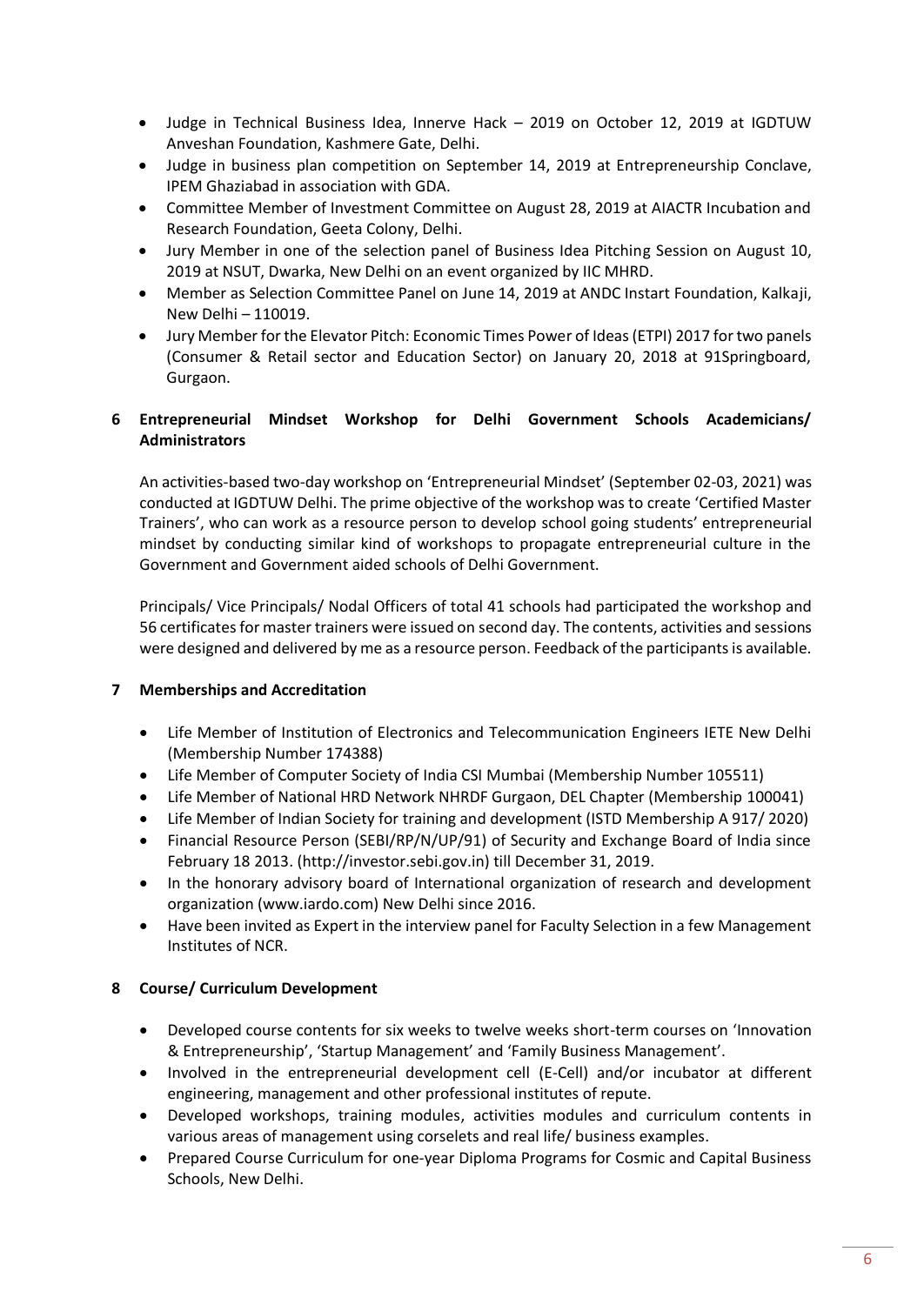## **9 Other Information**

- Passed Intermediate (67.40 %) and High School (76.66 %) from Government Inter College (GIC) Allahabad UP Board in the year 1992 and 1990 respectively.
- Completed One-year Part time PGDCA (from 15-07-1998 to 30-06-1999) from UCC (Universal Computer Consultancy) Allahabad, passed in 'A' Grade.
- Worked as Head Examiner for the answer scripts evaluation of two core subjects of MBA final semester for U.P. Technical University; session 2007-08.
- Guided more than 100 research project work carried by Post-Graduate students of Business Administration.
- External Practical Examiner for UP Technical Board and Punjab Technical University.
- Closely involved with few NGOs, providing professional training and educational programs to the poor students.
- Centre Superintendent for the entrance examinations of UP Technical University and Gautam Buddha University (UPTU SEE – 2007 and GPT – 2009)
- Involve in all type of administrative work related to Educational and Training sector.
- Passport Ready (No. L5004163 and valid till Oct 2024)
- DIN Number 02166111 (Date of Issue 28.04.08)
- Date of Birth: October 25, 1976 | Marital Status: Married | Kids: 02

#### **Annexure I to V**

| <b>Annexure IA</b>  | : Academic and Corporate Experience                                         |
|---------------------|-----------------------------------------------------------------------------|
| <b>Annexure IB</b>  | : Education                                                                 |
| <b>Annexure II</b>  | : Training Programs Conducted in the physical form (PAN India since 2015)   |
| <b>Annexure III</b> | : Training Program Conducted online (PAN India since 2020 after Covid - 19) |
| <b>Annexure IV</b>  | : Sessions conducted on 'Entrepreneurship' at NIESBUD since July 2016       |
| <b>Annexure V</b>   | : Sessions conducted as visiting faculty (for complete subject module)      |

(**Dr. V K Arora)**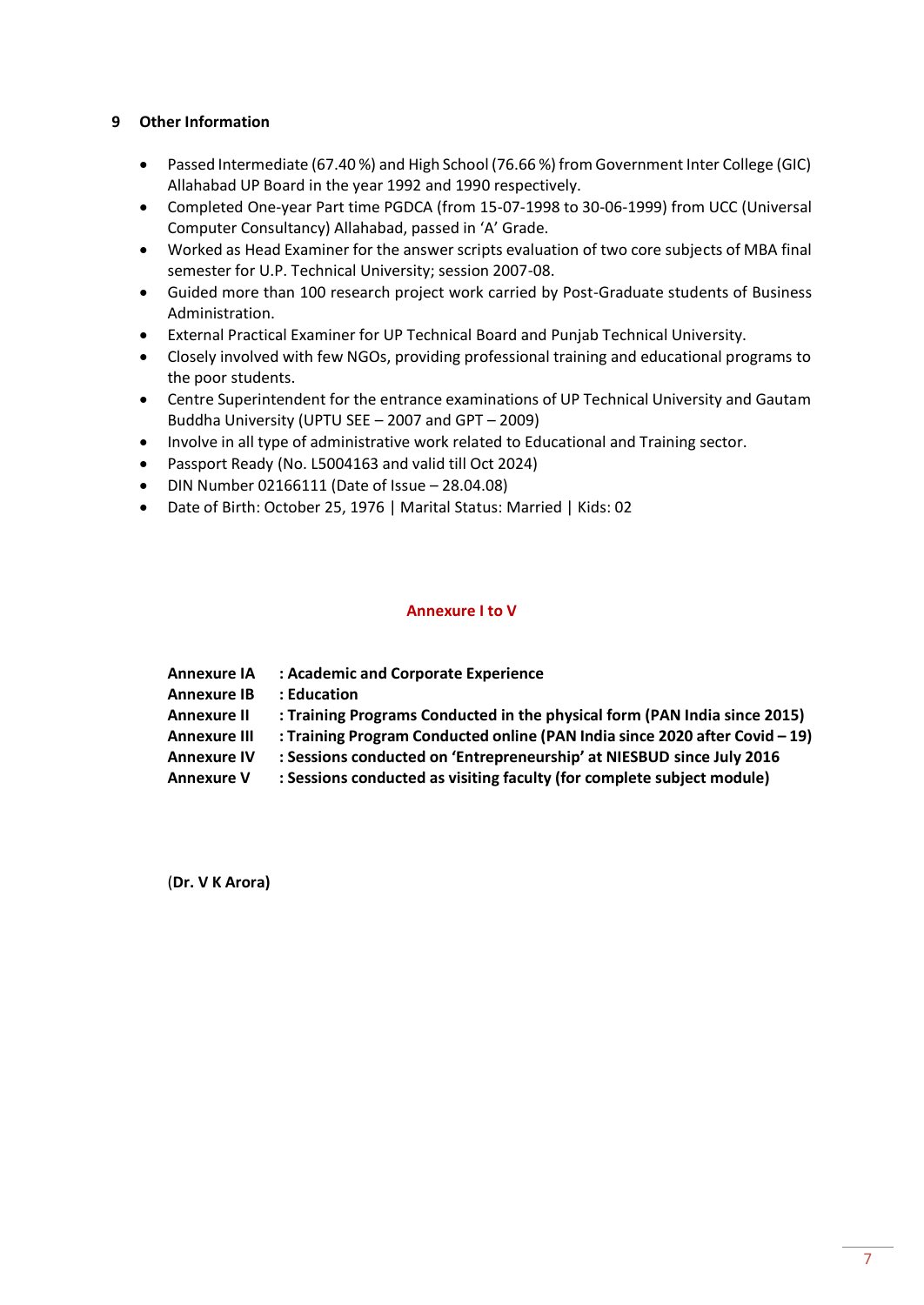| Organization                         | <b>Position Held</b>           | From   | To     | <b>Nature of Work</b> |
|--------------------------------------|--------------------------------|--------|--------|-----------------------|
| <b>IGDTUW-Anveshan</b>               | <b>Chief Executive Officer</b> | 01 Jun | 31 May | Academic and          |
| <b>Foundation (IGDTUW Campus</b>     | (CEO)                          | 2020   | 2022   | Administrative        |
| Delhi)                               |                                |        |        | (Contractual)         |
| <b>IGDTUW-Anveshan</b>               | Chief Executive Officer        | 24 Jan | 23 May | Academic and          |
| <b>Foundation (IGDTUW Campus</b>     | (CEO)                          | 2017   | 2020   | Administrative        |
| Delhi)                               |                                |        |        | (Contractual)         |
| Sanskar (SGIT) College of            | Professor - Department         | 19 May | 23 Jan | Academic and          |
| <b>Management, Ghaziabad</b>         | of Management Studies          | 2015   | 2017   | Administrative        |
| <b>Institute of Technology &amp;</b> | Professor - Department         | 25 Apr | 12 Nov | Academic              |
| Science (ITS), Ghaziabad             | of Management Studies          | 2013   | 2014   |                       |
| <b>Sunder Deep Group of</b>          | Professor - Department         | 22 Jun | 19 Apr | Academic              |
| Institution, Dasna, Ghaziabad        | of Management Studies          | 2009   | 2013   |                       |
| <b>JSS Academy of Technical</b>      | HOD/Asst. Professor-           | 23 Jan | 20 Jun | Academic and          |
| <b>Education (JSSATE), Noida</b>     | Department of                  | 2007   | 2009   | Administrative        |
|                                      | <b>Management Studies</b>      |        |        |                       |
| <b>IMS Engineering College</b>       | Sr. Faculty/                   | 23 Jul | 22 Jan | Academic and          |
| (IMSEC) Ghaziabad                    | HOD - Dept. of                 | 2003   | 2007   | Administrative        |
|                                      | <b>Electronics Engineering</b> |        |        |                       |

# **Annexure I A : Work Experience**

# **Annexure I B : Education**

| Examination        | <b>Institute and University</b> | From | Percentage    | Subject          |
|--------------------|---------------------------------|------|---------------|------------------|
|                    |                                 | To   | <b>Scored</b> |                  |
| D. Phil. (PhD)     | MONIRBA, Allahabad              | 2002 | Awarded       | Entrepreneurship |
|                    | University                      | 2005 |               |                  |
| MIBM (Eq. MBA)     | Lucknow University              | 1999 | 74.90         | Management       |
|                    |                                 | 2001 |               |                  |
| <b>B.E.</b>        | <b>YCCE Nagpur University</b>   | 1994 | 67.50         | Electronics      |
|                    |                                 | 1998 |               |                  |
| Intermediate       | <b>GIC Allahabad</b>            | 1992 | 67.40         | <b>PCM</b>       |
| <b>High School</b> | <b>GIC Allahabad</b>            | 1990 | 76.60         | Science          |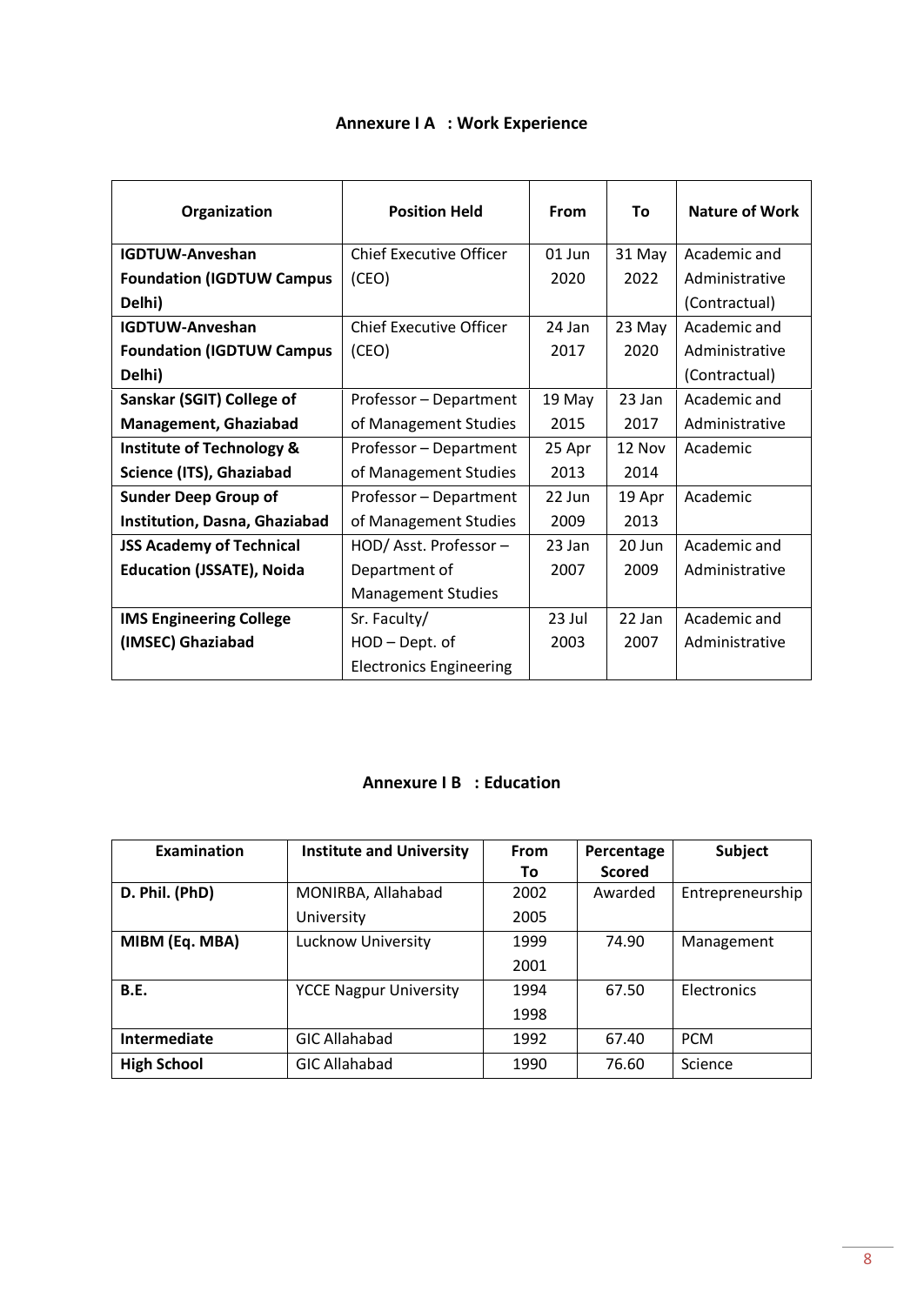#### **Annexure II**

# **Sessions conducted in the physical form Since 2015 PAN INDIA (in the Domain of Entrepreneurship, Startups, Venture Development, Business Incubation and Acceleration)**

| Sr.                      | Venue                                                     | <b>Address</b>                    | Year(s)          | Partici-  | <b>Concerned In-</b>           |
|--------------------------|-----------------------------------------------------------|-----------------------------------|------------------|-----------|--------------------------------|
| No.                      | (website)                                                 |                                   |                  | pants     | charge                         |
|                          |                                                           |                                   |                  | (Approx.) |                                |
| $\mathbf{1}$             | Inspire Entrepreneurship                                  | Najibabad                         | January          | 30        | Ranjeeta Singh                 |
|                          | <b>Educational Development Society</b>                    | <b>Uttar Pradesh</b>              | $02-03,$         |           | Trustee                        |
|                          | Centre                                                    |                                   | 2015             |           |                                |
| $\overline{2}$           | Elitte Institute of engineering and                       | Kolkata                           | April            | 60        | Debalina                       |
|                          | management EIET                                           | <b>West Bengal</b>                | $23 - 24,$       |           | Roychowdhury                   |
|                          | (www.petindia.org)                                        |                                   | 2015             |           | Incharge-ECell                 |
| $\overline{3}$           | Marathwada Institute of                                   | Aurangabad                        | September        | 120       | Dr. R N Patil                  |
|                          | Technology MIT (www.mit.asia)                             | <b>Maharashtra</b>                | $15-16,$         |           | In-charge                      |
|                          |                                                           |                                   | 2015             |           |                                |
| $\overline{\mathcal{L}}$ | Galgotias University                                      | G.B. Nagar                        | September        | 90        | Silky Jain                     |
|                          | (www.galgotiasuniversity.edu.in)                          | <b>Uttar Pradesh</b>              | 24,              |           | Faculty                        |
|                          |                                                           |                                   | 2015             |           |                                |
| 5                        | Jaipur Engineering College and                            | Jaipur                            | October          | 30        | Gajendra                       |
|                          | <b>Research Centre JECRC</b>                              | Rajasthan                         | $05-06,$         |           | In-charge: E Cell              |
|                          | (www.jecrcfoundation.com)                                 |                                   | 2015             |           |                                |
| 6                        | Moti Lal Nehru Institute of                               | Allahabad                         | October          | 60        | J N Bhargava                   |
|                          | <b>Research and Business</b>                              | <b>Uttar Pradesh</b>              | $09-10,$         |           | Professor/Ex-                  |
|                          | <b>Administration MONIRBA</b>                             |                                   | 2015             |           | Director                       |
|                          | (www.monirba.com)                                         |                                   |                  |           |                                |
| $\overline{7}$           | Craft Development Institute CDI                           | Srinagar                          | December         | 10        | Nazima                         |
|                          | (www.cdisgr.org)                                          | <b>Kashmir</b>                    | $21-26$          |           | Faculty/ In-                   |
|                          |                                                           |                                   | 2015             |           | charge                         |
| 8                        | <b>Department of Economics</b>                            | Kurukshetra                       | February         | 100       | Sanjeev Bansal                 |
|                          | Kurukshetra University                                    | Haryana                           | $04-05,$         |           | Chairman                       |
|                          | (www.kuk.ac.in)                                           |                                   | 2016             |           |                                |
| 9                        | Shri Ganpati Institute of                                 | Ghaziabad                         | February         | 30        | Dr. Nidhi                      |
|                          | technology (www.sgit.ac.in)                               | <b>Uttar Pradesh</b>              | 06               | 60        | Manager-HR                     |
|                          |                                                           |                                   | 2016             |           |                                |
| 10                       | Mangalmay Institute of                                    | Greater Noida                     | February         | 50        | Dr. J N Giri                   |
|                          | Management & Technoloy                                    | <b>Uttar Pradesh</b>              | $12 - 13$        |           | Professor                      |
|                          | www.mangalmay.org<br><b>Institute of Cultural Affairs</b> |                                   | 2016             |           |                                |
| 11                       |                                                           | Kathmandu,                        | February         | 25        | Dr. Tatwa                      |
|                          | (www.ica-nepal.org),                                      | <b>NEPAL</b>                      | 19-20            |           | Prasad                         |
| 12                       | Entrepreneurship for Executives                           | Bahal                             | 2016             | 90        | Trustee<br>Narendra            |
|                          | BRCM College of Engineering and                           |                                   | March            |           | Faculty/In-                    |
|                          | Technology                                                | Haryana                           | $14-15,$<br>2016 |           |                                |
|                          | (www.brcmcet.edu.in)                                      |                                   |                  |           | charge                         |
| 13                       | Mangalmay Institute of<br>Management and Technology       | Gr. Noida<br><b>Uttar Pradesh</b> | 2016             | 30        | <b>Atul Mangal</b><br>Chairman |
|                          |                                                           |                                   |                  |           |                                |
|                          | (www.mangalmay.org)                                       |                                   |                  |           |                                |
| 14                       | Himalayan School of                                       | Dehradun                          | April            | 60        | Dr. S. R. Sharma               |
|                          | Management Studies, Swami                                 | <b>Uttarakhand</b>                | $21-22,$         |           | Director                       |
|                          | Rama Himalayan University                                 |                                   | 2016             |           |                                |
|                          | (www.srhu.edu.in)                                         |                                   |                  |           |                                |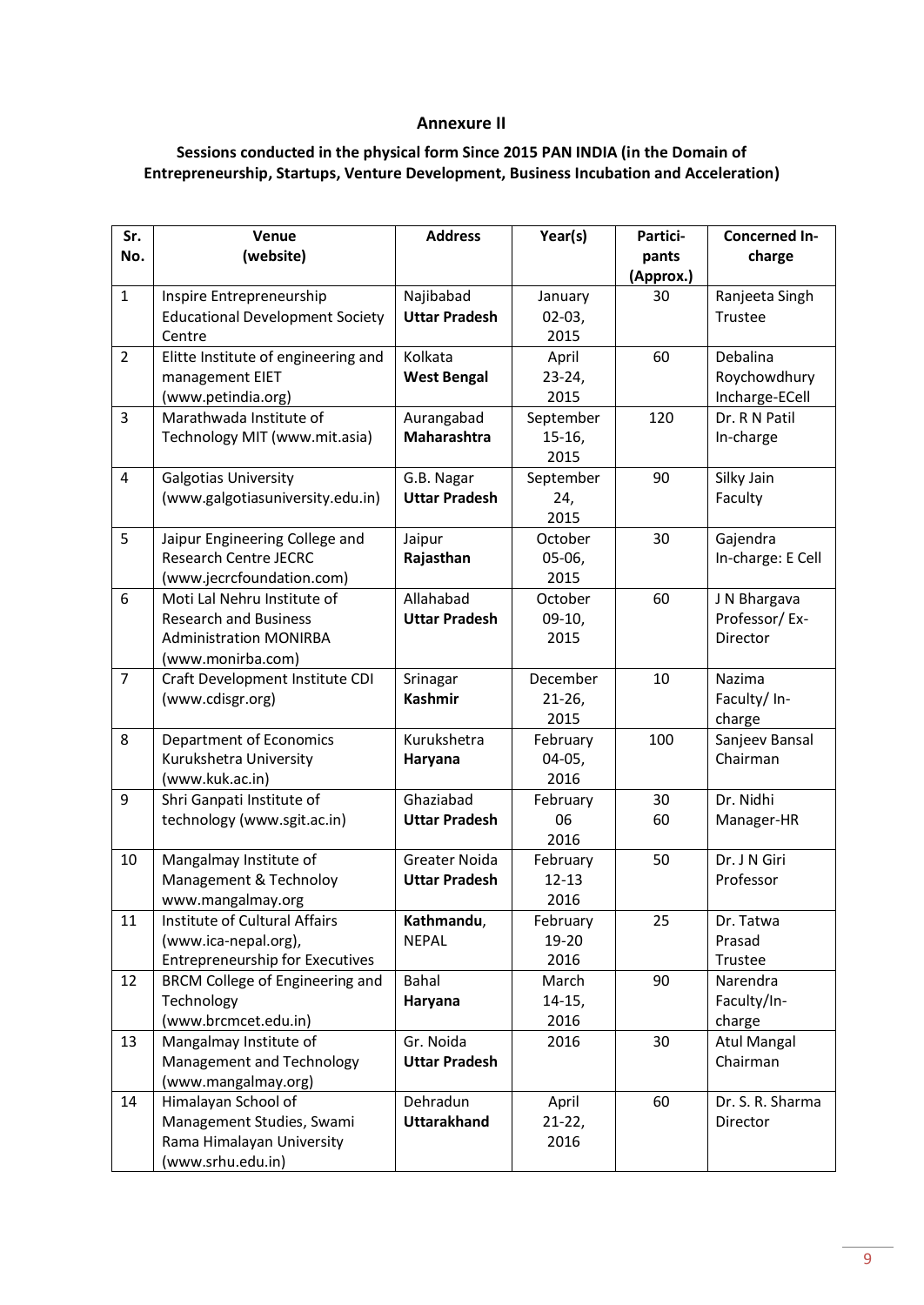| 15 | Craft Development Institute CDI        | Srinagar             | June           | 10  | Nazima          |
|----|----------------------------------------|----------------------|----------------|-----|-----------------|
|    | (www.cdisgr.org)                       | <b>Kashmir</b>       | $13-18,$       |     | Faculty/ In-    |
|    |                                        |                      | 2016           |     | charge          |
| 16 | Inspire Entrepreneurship               | Najibabad            | June           | 30  | Ranjeeta Singh  |
|    | <b>Educational Development Society</b> | <b>Uttar Pradesh</b> | $20 - 21$      |     | Trustee         |
|    | Centre                                 |                      | 2016           |     |                 |
| 17 | International School of                | Jaipur               | September      | 30  | Dr. Kavya Saini |
|    | Informatics & Management               | Rajasthan            | 09-10          |     | Professor/      |
|    | <b>Technical Campus (IIIM)</b>         |                      | 2016           |     | Incharge        |
|    | (www.iisjaipur.org)                    |                      |                |     |                 |
| 18 | Aishwarya Group of Institutions        | <b>Udaipur</b>       | November       | 20  | Dr. Archana     |
|    |                                        | Rajasthan            | 18-19          |     | Golwalker,      |
|    |                                        |                      | 2016           |     | Faculty         |
|    |                                        |                      |                |     |                 |
| 19 | Parsavnath Bihab Plaza                 | Gr. Noida            | November       | 10  | Amit            |
|    | (www.ahelper.in)                       | <b>Uttar Pradesh</b> | 27, 2016       |     | Trustee         |
| 20 | DIET Mathura organized by              | Mathura              | December       | 30  | Principal, DIET |
|    | IIIDEM, Election commission of         | <b>Uttar Pradesh</b> | $05-06,$       |     |                 |
|    | India. Train the trainers and          |                      | 2016           |     |                 |
|    | facilitators (TTF) to create Master    |                      |                |     |                 |
|    | Trainers.                              |                      |                |     |                 |
|    | Senior Administrative officers         |                      |                |     |                 |
|    | (including IAS and PCS rank)           |                      |                |     |                 |
| 21 | Parsavnath Bihab Plaza                 | Gr. Noida            | February       | 10  | Amit            |
|    | (www.ahelper.in)                       | <b>Uttar Pradesh</b> | 10, 2017       |     | Trustee         |
| 22 | Meerut Institute of engineering        | Meerut               | February       | 90  | Dr. Ajay Singh  |
|    | and technology (www.miet.ac.in)        | <b>Uttar Pradesh</b> | $13-14,$       |     | In-charge (e-   |
|    |                                        |                      | 2017           |     | cell)           |
| 23 | Sri Guru Tegh Bahadur Institute        | <b>Delhi</b>         | May 11         | 20  | Maninder Kaur,  |
|    | of Management and Information          |                      | 2017           |     | Faculty         |
|    | Technology                             |                      |                |     |                 |
|    |                                        |                      |                |     |                 |
| 24 | Dev Bhoomi Group of Institutions       | Dehradun             | March          | 100 | Dr. Santosh     |
|    | (dbgidoon.ac.in)                       | <b>Uttarakhand</b>   | $09-10,$       |     | Singh, Head-    |
|    |                                        |                      | 2018           |     | Mgmt Dept       |
| 25 | Department of Economics                | Kurukshetra          | March          | 90  | Sanjeev Bansal  |
|    | Kurukshetra University                 | Haryana              | $16-17,$       |     | Chairman        |
|    | (www.kuk.ac.in)                        |                      | 2018           |     |                 |
| 26 | Electropreneur Park at Library         | <b>Delhi</b>         | April 05       | 10  | Sanjeev Chopra, |
|    | building, South Campus, Delhi          |                      | 2018           |     | <b>CEO</b>      |
|    | University                             |                      |                |     |                 |
| 27 | <b>JIMS Engineering Management</b>     | Greater Noida        | Aug $31 -$ Sep | 70  | Dr. Ruchi       |
|    | <b>Technical Campus</b>                | <b>Uttar Pradesh</b> | 01             |     | Agarwal         |
|    | (www.jimsgn.org)                       |                      | 2018           |     | HoD             |
| 28 | Indira Gandhi Delhi Technical          | <b>Delhi</b>         | September      | 20  | Self            |
|    | University for Women, Delhi            |                      | 06-07          |     |                 |
|    | www.igdtuw.ac.in                       |                      | 2018           |     |                 |
| 29 | Institute of Professional              | Ghaziabad            | September      | 30  | Dr. Shashank    |
|    | <b>Excellence and Management</b>       | <b>Uttar Pradesh</b> |                |     | Faculty         |
|    |                                        |                      | 08,            |     |                 |
|    | (IPEM) Ghaziabad                       |                      | 2018           |     |                 |
|    | (www.ipemgzb.ac.in)                    |                      |                |     |                 |
| 30 | <b>ACCF, Amity University</b>          | <b>Noida</b>         | February       | 40  | Dr. Nidhi Pant  |
|    |                                        | <b>Uttar Pradesh</b> | 07,            |     |                 |
|    |                                        |                      | 2019           |     |                 |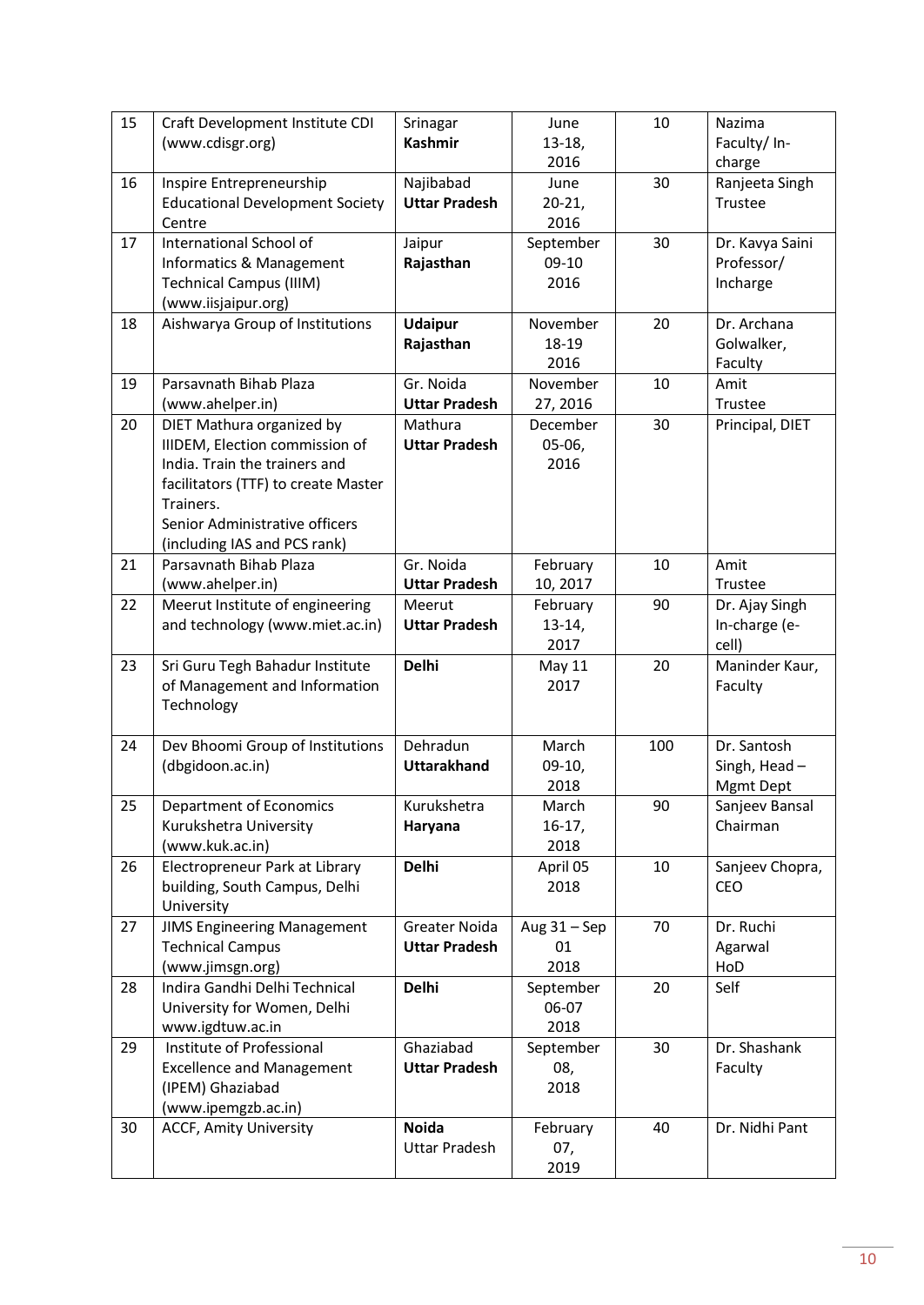| 31                   | Indraprastha Engineering College                                                                                                                                                                                                                              | Ghaziabad                                                                                             | March                                                                                                                  | 75                   | Dr. Priyanka                                                                                                                                                              |
|----------------------|---------------------------------------------------------------------------------------------------------------------------------------------------------------------------------------------------------------------------------------------------------------|-------------------------------------------------------------------------------------------------------|------------------------------------------------------------------------------------------------------------------------|----------------------|---------------------------------------------------------------------------------------------------------------------------------------------------------------------------|
|                      | (www.ipec.org.in)                                                                                                                                                                                                                                             | <b>Uttar Pradesh</b>                                                                                  | 12,                                                                                                                    |                      | Gupta, Faculty                                                                                                                                                            |
|                      |                                                                                                                                                                                                                                                               |                                                                                                       | 2019                                                                                                                   |                      |                                                                                                                                                                           |
| 32                   | School of Open Learning SoL DU                                                                                                                                                                                                                                | North Campus                                                                                          | March                                                                                                                  | 100                  | Anurag Mittal,                                                                                                                                                            |
|                      | (www.sol.du.ac.in)                                                                                                                                                                                                                                            | <b>Delhi</b>                                                                                          | 27,                                                                                                                    |                      | E-Cell Incharge                                                                                                                                                           |
|                      |                                                                                                                                                                                                                                                               |                                                                                                       | 2019                                                                                                                   |                      |                                                                                                                                                                           |
| 33                   | Kiroli Mal College, DU                                                                                                                                                                                                                                        | North Campus                                                                                          | March                                                                                                                  | 25                   | Dr. Pushpendra                                                                                                                                                            |
|                      | (www.kmcollege.ac.in)                                                                                                                                                                                                                                         | <b>Delhi</b>                                                                                          | 31,                                                                                                                    | 30                   | Kumar, E-Cell                                                                                                                                                             |
|                      |                                                                                                                                                                                                                                                               |                                                                                                       | 2019                                                                                                                   |                      | Incharge                                                                                                                                                                  |
| 34                   | National Council for Hotel                                                                                                                                                                                                                                    | Noida                                                                                                 | April                                                                                                                  | 20                   | Satish Pandey,                                                                                                                                                            |
|                      | Management and Catering                                                                                                                                                                                                                                       | <b>Uttar Pradesh</b>                                                                                  | 26,                                                                                                                    |                      | Incharge                                                                                                                                                                  |
|                      | Technology                                                                                                                                                                                                                                                    |                                                                                                       | 2019                                                                                                                   |                      |                                                                                                                                                                           |
| 35                   | Agri Business Incubation Center                                                                                                                                                                                                                               | Hisar                                                                                                 | August                                                                                                                 | 30                   | Prof. Seema                                                                                                                                                               |
|                      | (ABIC), CCS Haryana Agricultural                                                                                                                                                                                                                              | Haryana                                                                                               | $07-08,$                                                                                                               |                      | Rani,                                                                                                                                                                     |
|                      | University Agripreneurship                                                                                                                                                                                                                                    |                                                                                                       | 2019                                                                                                                   |                      | Chairperson                                                                                                                                                               |
|                      | <b>Orientation Program: PAHAL</b>                                                                                                                                                                                                                             |                                                                                                       |                                                                                                                        |                      |                                                                                                                                                                           |
|                      | 2019 Under R-ABI                                                                                                                                                                                                                                              |                                                                                                       |                                                                                                                        |                      |                                                                                                                                                                           |
| 36                   | Indira Gandhi Delhi Technical                                                                                                                                                                                                                                 | <b>Delhi</b>                                                                                          | September                                                                                                              | 04                   | Self                                                                                                                                                                      |
|                      | University for Women                                                                                                                                                                                                                                          |                                                                                                       | 21,                                                                                                                    |                      |                                                                                                                                                                           |
|                      |                                                                                                                                                                                                                                                               |                                                                                                       | 2019                                                                                                                   |                      |                                                                                                                                                                           |
| 37                   | <b>INMANTEC Institutions</b>                                                                                                                                                                                                                                  | Ghaziabad                                                                                             | September                                                                                                              | 50                   | Neelam Yadav                                                                                                                                                              |
|                      |                                                                                                                                                                                                                                                               | <b>Uttar Pradesh</b>                                                                                  | 28,                                                                                                                    |                      | Faculty                                                                                                                                                                   |
|                      |                                                                                                                                                                                                                                                               |                                                                                                       | 2019                                                                                                                   |                      |                                                                                                                                                                           |
| 38                   | Indraprastha College for Women                                                                                                                                                                                                                                | <b>Delhi</b>                                                                                          | October                                                                                                                | 50                   | Dr. Meena                                                                                                                                                                 |
|                      | (IPCW)                                                                                                                                                                                                                                                        |                                                                                                       | 17,                                                                                                                    |                      | Bhargava, Sr.                                                                                                                                                             |
|                      | (www.ipcollege.ac.in)                                                                                                                                                                                                                                         |                                                                                                       | 2019                                                                                                                   |                      | Faculty                                                                                                                                                                   |
| 39                   | <b>JIMS Engineering Management</b>                                                                                                                                                                                                                            | <b>Greater Noida</b>                                                                                  | October                                                                                                                | 50                   | Dr. Ruchi                                                                                                                                                                 |
|                      | <b>Technical Campus</b>                                                                                                                                                                                                                                       | <b>Uttar Pradesh</b>                                                                                  | 21,                                                                                                                    |                      | Agarwal                                                                                                                                                                   |
|                      | (www.jimsgn.org)                                                                                                                                                                                                                                              |                                                                                                       | 2019                                                                                                                   |                      | HoD                                                                                                                                                                       |
|                      |                                                                                                                                                                                                                                                               |                                                                                                       |                                                                                                                        |                      |                                                                                                                                                                           |
|                      |                                                                                                                                                                                                                                                               |                                                                                                       |                                                                                                                        |                      |                                                                                                                                                                           |
|                      |                                                                                                                                                                                                                                                               |                                                                                                       |                                                                                                                        |                      |                                                                                                                                                                           |
|                      |                                                                                                                                                                                                                                                               |                                                                                                       |                                                                                                                        |                      |                                                                                                                                                                           |
|                      |                                                                                                                                                                                                                                                               |                                                                                                       |                                                                                                                        |                      |                                                                                                                                                                           |
|                      |                                                                                                                                                                                                                                                               |                                                                                                       |                                                                                                                        |                      |                                                                                                                                                                           |
|                      |                                                                                                                                                                                                                                                               |                                                                                                       |                                                                                                                        |                      |                                                                                                                                                                           |
|                      |                                                                                                                                                                                                                                                               |                                                                                                       |                                                                                                                        |                      |                                                                                                                                                                           |
|                      |                                                                                                                                                                                                                                                               |                                                                                                       |                                                                                                                        |                      |                                                                                                                                                                           |
|                      |                                                                                                                                                                                                                                                               |                                                                                                       |                                                                                                                        |                      |                                                                                                                                                                           |
|                      |                                                                                                                                                                                                                                                               |                                                                                                       |                                                                                                                        |                      | Prof.                                                                                                                                                                     |
|                      |                                                                                                                                                                                                                                                               |                                                                                                       |                                                                                                                        |                      | Mr. Rahul                                                                                                                                                                 |
|                      |                                                                                                                                                                                                                                                               |                                                                                                       |                                                                                                                        |                      |                                                                                                                                                                           |
|                      |                                                                                                                                                                                                                                                               |                                                                                                       |                                                                                                                        |                      |                                                                                                                                                                           |
| 44                   |                                                                                                                                                                                                                                                               | <b>Delhi</b>                                                                                          | December                                                                                                               | 40                   | Mr. Sudhakar                                                                                                                                                              |
|                      |                                                                                                                                                                                                                                                               |                                                                                                       |                                                                                                                        |                      |                                                                                                                                                                           |
| 40<br>41<br>42<br>43 | Kiroli Mal College, DU<br>(www.kmcollege.ac.in)<br>National Institute of Food<br>Technology Entrepreneurship and<br>Management<br>IILM Academy of Higher Learning<br>Indira Gandhi Delhi Technical<br>University for Women<br>Ambedkar University Delhi (AUD) | North Campus<br><b>Delhi</b><br>Sonepat<br>Haryana<br>Lucknow<br><b>Uttar Pradesh</b><br><b>Delhi</b> | November<br>14,<br>2019<br>December<br>21,<br>2019<br>January<br>08,<br>2020<br>September<br>02,03<br>2021<br>14, 2021 | 30<br>20<br>30<br>56 | Dr. Pushpendra<br>Kumar, E-Cell<br>Incharge<br>Dr R Prasanth<br>Kr. Program<br>Coordinator<br>Dr. Vaibhav<br>Tripathi, Asso.<br>Sachdeva, Dy.<br>Manager<br>Paul, Manager |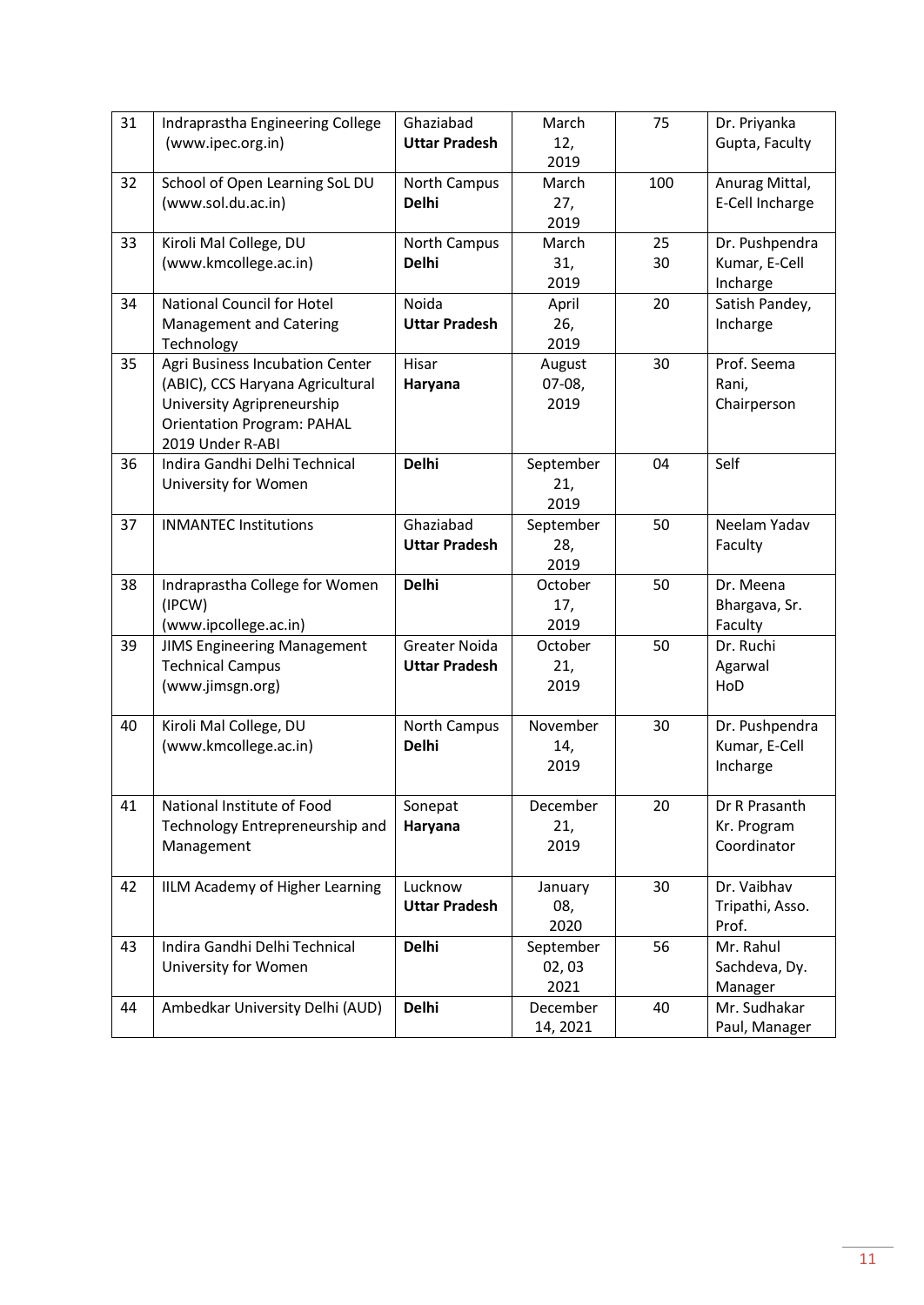# **Annexure III Webinar (Online sessions) Conducted after Covid Pandemic (Year 2020 onward)**

| webinar conducted<br>(Approx.)<br>No.<br>Amity Global Business School,<br>07-05-20<br>'How to Start Business Incubation<br>$\mathbf{1}$<br>100<br>Activities in the University Campus'<br>Pune<br>JIS School of Polytechnic,<br>12-05-20<br>$\overline{2}$<br>'Scope of Entrepreneurship'<br>90<br>Kalyani, Nadia, Kolkata<br>Hi Tech Institute of<br>3<br>05-06-20<br>'Entrepreneurial Opportunities, Idea<br>70<br>Generation & Validation'<br>Engineering & Technology<br>Ghaziabad<br>06-07-20<br>Babu Banarasi Das Institute of<br>150<br>'Entrepreneur, Entrepreneurship,<br>4<br>Enterprise, Startups and<br><b>Technology and Management</b><br>Entrepreneurial Ecosystem in India'<br>Lucknow<br>SNS College of Technology,<br>30-07-20<br>'Role of Incubator in Start-ups'<br>25<br>5<br>Coimbatore<br>JD Institute of Fashion<br>'Entrepreneurship and Business<br>01-08-20<br>90<br>6<br>Development'<br><b>Technology New Delhi</b><br><b>Global Triumph Foundation</b><br>'Marketing Management for Startups'<br>09-08-20<br>180<br>7<br>DITE Innovation & Incubation<br>11-08-20<br>'Plan Your Startup - A Step by Step<br>8<br>30<br>Foundation<br>Procedure'<br>9<br>R-Agribusiness Incubation<br>02-09-20<br>'Strategic Marketing Management for<br>40<br>Start-ups'<br>Centre, HAU, Hisar<br>'Design Thinking'<br>AICTE ATAL - ROAD<br>10-09-20<br>100<br>10<br><b>IGDTUW</b><br>'How Incubators look in Ideas'<br>Amity University, Noida<br>18-10-20<br>11<br>100<br><b>ANDC inStart Foundation</b><br>'Importance & Challenges of IPR<br>12<br>30-10-20<br>40<br>Protection'<br>12-11-20<br>'Entrepreneurial Qualities &<br>13<br>JSS Business Incubator, JSSATE<br>800<br>Characteristics'<br>'Entrepreneurship and Innovation' as<br>14<br><b>JIMS Greater Noida</b><br>17-11-20<br>150<br>Career Opportunity<br>'Entrepreneur   Entrepreneurship  <br>Agribusiness Incubation<br>25-11-20<br>15<br>36<br>Enterprise'<br>Centre (ABIC), Hisar<br>25-11-20<br>'Where to START ?'<br>JSS Business Incubator, JSSATE<br>900<br>16<br>Noida<br>Idea Generation & Validation<br>SwasthAayu Wellness<br>28-11-20<br>Time, Network & Stress Management<br>17<br>30<br>Agribusiness Incubation<br>18<br>14-12-20<br>'Entrepreneurial Enterprise, Startups<br>36<br>and Contents of a Business Plan<br>Centre (ABIC), Hisar<br><b>Business Charcha</b><br>22-12-20<br>'Need and Techniques for Business<br>25<br>19<br>Delhi<br>Modeling'<br>Babu Banarasi Das Institute of<br>National Education Policy - 2020 with a<br>30-12-20<br>190<br>20<br>Technology and Management,<br>focus on Innovation & Entrepreneurship<br>Lucknow<br>ITS, Ghaziabad<br>31-12-20<br>National Innovation & Startup Policy<br>250<br>21<br><b>CVR College of Engineering</b><br>02-01-21<br>Make in India and Entrepreneurship<br>200<br>22 | Sr. | <b>Organization for which</b> | Date | <b>Topic</b> | <b>Participants</b> |
|------------------------------------------------------------------------------------------------------------------------------------------------------------------------------------------------------------------------------------------------------------------------------------------------------------------------------------------------------------------------------------------------------------------------------------------------------------------------------------------------------------------------------------------------------------------------------------------------------------------------------------------------------------------------------------------------------------------------------------------------------------------------------------------------------------------------------------------------------------------------------------------------------------------------------------------------------------------------------------------------------------------------------------------------------------------------------------------------------------------------------------------------------------------------------------------------------------------------------------------------------------------------------------------------------------------------------------------------------------------------------------------------------------------------------------------------------------------------------------------------------------------------------------------------------------------------------------------------------------------------------------------------------------------------------------------------------------------------------------------------------------------------------------------------------------------------------------------------------------------------------------------------------------------------------------------------------------------------------------------------------------------------------------------------------------------------------------------------------------------------------------------------------------------------------------------------------------------------------------------------------------------------------------------------------------------------------------------------------------------------------------------------------------------------------------------------------------------------------------------------------------------------------------------------------------------------------------------------------------------------------------------------------------------------------------------------------------------------------------------------------------------------------------------------------------------------------------------|-----|-------------------------------|------|--------------|---------------------|
|                                                                                                                                                                                                                                                                                                                                                                                                                                                                                                                                                                                                                                                                                                                                                                                                                                                                                                                                                                                                                                                                                                                                                                                                                                                                                                                                                                                                                                                                                                                                                                                                                                                                                                                                                                                                                                                                                                                                                                                                                                                                                                                                                                                                                                                                                                                                                                                                                                                                                                                                                                                                                                                                                                                                                                                                                                          |     |                               |      |              |                     |
|                                                                                                                                                                                                                                                                                                                                                                                                                                                                                                                                                                                                                                                                                                                                                                                                                                                                                                                                                                                                                                                                                                                                                                                                                                                                                                                                                                                                                                                                                                                                                                                                                                                                                                                                                                                                                                                                                                                                                                                                                                                                                                                                                                                                                                                                                                                                                                                                                                                                                                                                                                                                                                                                                                                                                                                                                                          |     |                               |      |              |                     |
|                                                                                                                                                                                                                                                                                                                                                                                                                                                                                                                                                                                                                                                                                                                                                                                                                                                                                                                                                                                                                                                                                                                                                                                                                                                                                                                                                                                                                                                                                                                                                                                                                                                                                                                                                                                                                                                                                                                                                                                                                                                                                                                                                                                                                                                                                                                                                                                                                                                                                                                                                                                                                                                                                                                                                                                                                                          |     |                               |      |              |                     |
|                                                                                                                                                                                                                                                                                                                                                                                                                                                                                                                                                                                                                                                                                                                                                                                                                                                                                                                                                                                                                                                                                                                                                                                                                                                                                                                                                                                                                                                                                                                                                                                                                                                                                                                                                                                                                                                                                                                                                                                                                                                                                                                                                                                                                                                                                                                                                                                                                                                                                                                                                                                                                                                                                                                                                                                                                                          |     |                               |      |              |                     |
|                                                                                                                                                                                                                                                                                                                                                                                                                                                                                                                                                                                                                                                                                                                                                                                                                                                                                                                                                                                                                                                                                                                                                                                                                                                                                                                                                                                                                                                                                                                                                                                                                                                                                                                                                                                                                                                                                                                                                                                                                                                                                                                                                                                                                                                                                                                                                                                                                                                                                                                                                                                                                                                                                                                                                                                                                                          |     |                               |      |              |                     |
|                                                                                                                                                                                                                                                                                                                                                                                                                                                                                                                                                                                                                                                                                                                                                                                                                                                                                                                                                                                                                                                                                                                                                                                                                                                                                                                                                                                                                                                                                                                                                                                                                                                                                                                                                                                                                                                                                                                                                                                                                                                                                                                                                                                                                                                                                                                                                                                                                                                                                                                                                                                                                                                                                                                                                                                                                                          |     |                               |      |              |                     |
|                                                                                                                                                                                                                                                                                                                                                                                                                                                                                                                                                                                                                                                                                                                                                                                                                                                                                                                                                                                                                                                                                                                                                                                                                                                                                                                                                                                                                                                                                                                                                                                                                                                                                                                                                                                                                                                                                                                                                                                                                                                                                                                                                                                                                                                                                                                                                                                                                                                                                                                                                                                                                                                                                                                                                                                                                                          |     |                               |      |              |                     |
|                                                                                                                                                                                                                                                                                                                                                                                                                                                                                                                                                                                                                                                                                                                                                                                                                                                                                                                                                                                                                                                                                                                                                                                                                                                                                                                                                                                                                                                                                                                                                                                                                                                                                                                                                                                                                                                                                                                                                                                                                                                                                                                                                                                                                                                                                                                                                                                                                                                                                                                                                                                                                                                                                                                                                                                                                                          |     |                               |      |              |                     |
|                                                                                                                                                                                                                                                                                                                                                                                                                                                                                                                                                                                                                                                                                                                                                                                                                                                                                                                                                                                                                                                                                                                                                                                                                                                                                                                                                                                                                                                                                                                                                                                                                                                                                                                                                                                                                                                                                                                                                                                                                                                                                                                                                                                                                                                                                                                                                                                                                                                                                                                                                                                                                                                                                                                                                                                                                                          |     |                               |      |              |                     |
|                                                                                                                                                                                                                                                                                                                                                                                                                                                                                                                                                                                                                                                                                                                                                                                                                                                                                                                                                                                                                                                                                                                                                                                                                                                                                                                                                                                                                                                                                                                                                                                                                                                                                                                                                                                                                                                                                                                                                                                                                                                                                                                                                                                                                                                                                                                                                                                                                                                                                                                                                                                                                                                                                                                                                                                                                                          |     |                               |      |              |                     |
|                                                                                                                                                                                                                                                                                                                                                                                                                                                                                                                                                                                                                                                                                                                                                                                                                                                                                                                                                                                                                                                                                                                                                                                                                                                                                                                                                                                                                                                                                                                                                                                                                                                                                                                                                                                                                                                                                                                                                                                                                                                                                                                                                                                                                                                                                                                                                                                                                                                                                                                                                                                                                                                                                                                                                                                                                                          |     |                               |      |              |                     |
|                                                                                                                                                                                                                                                                                                                                                                                                                                                                                                                                                                                                                                                                                                                                                                                                                                                                                                                                                                                                                                                                                                                                                                                                                                                                                                                                                                                                                                                                                                                                                                                                                                                                                                                                                                                                                                                                                                                                                                                                                                                                                                                                                                                                                                                                                                                                                                                                                                                                                                                                                                                                                                                                                                                                                                                                                                          |     |                               |      |              |                     |
|                                                                                                                                                                                                                                                                                                                                                                                                                                                                                                                                                                                                                                                                                                                                                                                                                                                                                                                                                                                                                                                                                                                                                                                                                                                                                                                                                                                                                                                                                                                                                                                                                                                                                                                                                                                                                                                                                                                                                                                                                                                                                                                                                                                                                                                                                                                                                                                                                                                                                                                                                                                                                                                                                                                                                                                                                                          |     |                               |      |              |                     |
|                                                                                                                                                                                                                                                                                                                                                                                                                                                                                                                                                                                                                                                                                                                                                                                                                                                                                                                                                                                                                                                                                                                                                                                                                                                                                                                                                                                                                                                                                                                                                                                                                                                                                                                                                                                                                                                                                                                                                                                                                                                                                                                                                                                                                                                                                                                                                                                                                                                                                                                                                                                                                                                                                                                                                                                                                                          |     |                               |      |              |                     |
|                                                                                                                                                                                                                                                                                                                                                                                                                                                                                                                                                                                                                                                                                                                                                                                                                                                                                                                                                                                                                                                                                                                                                                                                                                                                                                                                                                                                                                                                                                                                                                                                                                                                                                                                                                                                                                                                                                                                                                                                                                                                                                                                                                                                                                                                                                                                                                                                                                                                                                                                                                                                                                                                                                                                                                                                                                          |     |                               |      |              |                     |
|                                                                                                                                                                                                                                                                                                                                                                                                                                                                                                                                                                                                                                                                                                                                                                                                                                                                                                                                                                                                                                                                                                                                                                                                                                                                                                                                                                                                                                                                                                                                                                                                                                                                                                                                                                                                                                                                                                                                                                                                                                                                                                                                                                                                                                                                                                                                                                                                                                                                                                                                                                                                                                                                                                                                                                                                                                          |     |                               |      |              |                     |
|                                                                                                                                                                                                                                                                                                                                                                                                                                                                                                                                                                                                                                                                                                                                                                                                                                                                                                                                                                                                                                                                                                                                                                                                                                                                                                                                                                                                                                                                                                                                                                                                                                                                                                                                                                                                                                                                                                                                                                                                                                                                                                                                                                                                                                                                                                                                                                                                                                                                                                                                                                                                                                                                                                                                                                                                                                          |     |                               |      |              |                     |
|                                                                                                                                                                                                                                                                                                                                                                                                                                                                                                                                                                                                                                                                                                                                                                                                                                                                                                                                                                                                                                                                                                                                                                                                                                                                                                                                                                                                                                                                                                                                                                                                                                                                                                                                                                                                                                                                                                                                                                                                                                                                                                                                                                                                                                                                                                                                                                                                                                                                                                                                                                                                                                                                                                                                                                                                                                          |     |                               |      |              |                     |
|                                                                                                                                                                                                                                                                                                                                                                                                                                                                                                                                                                                                                                                                                                                                                                                                                                                                                                                                                                                                                                                                                                                                                                                                                                                                                                                                                                                                                                                                                                                                                                                                                                                                                                                                                                                                                                                                                                                                                                                                                                                                                                                                                                                                                                                                                                                                                                                                                                                                                                                                                                                                                                                                                                                                                                                                                                          |     |                               |      |              |                     |
|                                                                                                                                                                                                                                                                                                                                                                                                                                                                                                                                                                                                                                                                                                                                                                                                                                                                                                                                                                                                                                                                                                                                                                                                                                                                                                                                                                                                                                                                                                                                                                                                                                                                                                                                                                                                                                                                                                                                                                                                                                                                                                                                                                                                                                                                                                                                                                                                                                                                                                                                                                                                                                                                                                                                                                                                                                          |     |                               |      |              |                     |
|                                                                                                                                                                                                                                                                                                                                                                                                                                                                                                                                                                                                                                                                                                                                                                                                                                                                                                                                                                                                                                                                                                                                                                                                                                                                                                                                                                                                                                                                                                                                                                                                                                                                                                                                                                                                                                                                                                                                                                                                                                                                                                                                                                                                                                                                                                                                                                                                                                                                                                                                                                                                                                                                                                                                                                                                                                          |     |                               |      |              |                     |
|                                                                                                                                                                                                                                                                                                                                                                                                                                                                                                                                                                                                                                                                                                                                                                                                                                                                                                                                                                                                                                                                                                                                                                                                                                                                                                                                                                                                                                                                                                                                                                                                                                                                                                                                                                                                                                                                                                                                                                                                                                                                                                                                                                                                                                                                                                                                                                                                                                                                                                                                                                                                                                                                                                                                                                                                                                          |     |                               |      |              |                     |
|                                                                                                                                                                                                                                                                                                                                                                                                                                                                                                                                                                                                                                                                                                                                                                                                                                                                                                                                                                                                                                                                                                                                                                                                                                                                                                                                                                                                                                                                                                                                                                                                                                                                                                                                                                                                                                                                                                                                                                                                                                                                                                                                                                                                                                                                                                                                                                                                                                                                                                                                                                                                                                                                                                                                                                                                                                          |     |                               |      |              |                     |
|                                                                                                                                                                                                                                                                                                                                                                                                                                                                                                                                                                                                                                                                                                                                                                                                                                                                                                                                                                                                                                                                                                                                                                                                                                                                                                                                                                                                                                                                                                                                                                                                                                                                                                                                                                                                                                                                                                                                                                                                                                                                                                                                                                                                                                                                                                                                                                                                                                                                                                                                                                                                                                                                                                                                                                                                                                          |     |                               |      |              |                     |
|                                                                                                                                                                                                                                                                                                                                                                                                                                                                                                                                                                                                                                                                                                                                                                                                                                                                                                                                                                                                                                                                                                                                                                                                                                                                                                                                                                                                                                                                                                                                                                                                                                                                                                                                                                                                                                                                                                                                                                                                                                                                                                                                                                                                                                                                                                                                                                                                                                                                                                                                                                                                                                                                                                                                                                                                                                          |     |                               |      |              |                     |
|                                                                                                                                                                                                                                                                                                                                                                                                                                                                                                                                                                                                                                                                                                                                                                                                                                                                                                                                                                                                                                                                                                                                                                                                                                                                                                                                                                                                                                                                                                                                                                                                                                                                                                                                                                                                                                                                                                                                                                                                                                                                                                                                                                                                                                                                                                                                                                                                                                                                                                                                                                                                                                                                                                                                                                                                                                          |     |                               |      |              |                     |
|                                                                                                                                                                                                                                                                                                                                                                                                                                                                                                                                                                                                                                                                                                                                                                                                                                                                                                                                                                                                                                                                                                                                                                                                                                                                                                                                                                                                                                                                                                                                                                                                                                                                                                                                                                                                                                                                                                                                                                                                                                                                                                                                                                                                                                                                                                                                                                                                                                                                                                                                                                                                                                                                                                                                                                                                                                          |     |                               |      |              |                     |
|                                                                                                                                                                                                                                                                                                                                                                                                                                                                                                                                                                                                                                                                                                                                                                                                                                                                                                                                                                                                                                                                                                                                                                                                                                                                                                                                                                                                                                                                                                                                                                                                                                                                                                                                                                                                                                                                                                                                                                                                                                                                                                                                                                                                                                                                                                                                                                                                                                                                                                                                                                                                                                                                                                                                                                                                                                          |     |                               |      |              |                     |
|                                                                                                                                                                                                                                                                                                                                                                                                                                                                                                                                                                                                                                                                                                                                                                                                                                                                                                                                                                                                                                                                                                                                                                                                                                                                                                                                                                                                                                                                                                                                                                                                                                                                                                                                                                                                                                                                                                                                                                                                                                                                                                                                                                                                                                                                                                                                                                                                                                                                                                                                                                                                                                                                                                                                                                                                                                          |     |                               |      |              |                     |
|                                                                                                                                                                                                                                                                                                                                                                                                                                                                                                                                                                                                                                                                                                                                                                                                                                                                                                                                                                                                                                                                                                                                                                                                                                                                                                                                                                                                                                                                                                                                                                                                                                                                                                                                                                                                                                                                                                                                                                                                                                                                                                                                                                                                                                                                                                                                                                                                                                                                                                                                                                                                                                                                                                                                                                                                                                          |     |                               |      |              |                     |
|                                                                                                                                                                                                                                                                                                                                                                                                                                                                                                                                                                                                                                                                                                                                                                                                                                                                                                                                                                                                                                                                                                                                                                                                                                                                                                                                                                                                                                                                                                                                                                                                                                                                                                                                                                                                                                                                                                                                                                                                                                                                                                                                                                                                                                                                                                                                                                                                                                                                                                                                                                                                                                                                                                                                                                                                                                          |     |                               |      |              |                     |
|                                                                                                                                                                                                                                                                                                                                                                                                                                                                                                                                                                                                                                                                                                                                                                                                                                                                                                                                                                                                                                                                                                                                                                                                                                                                                                                                                                                                                                                                                                                                                                                                                                                                                                                                                                                                                                                                                                                                                                                                                                                                                                                                                                                                                                                                                                                                                                                                                                                                                                                                                                                                                                                                                                                                                                                                                                          |     |                               |      |              |                     |
|                                                                                                                                                                                                                                                                                                                                                                                                                                                                                                                                                                                                                                                                                                                                                                                                                                                                                                                                                                                                                                                                                                                                                                                                                                                                                                                                                                                                                                                                                                                                                                                                                                                                                                                                                                                                                                                                                                                                                                                                                                                                                                                                                                                                                                                                                                                                                                                                                                                                                                                                                                                                                                                                                                                                                                                                                                          |     |                               |      |              |                     |
|                                                                                                                                                                                                                                                                                                                                                                                                                                                                                                                                                                                                                                                                                                                                                                                                                                                                                                                                                                                                                                                                                                                                                                                                                                                                                                                                                                                                                                                                                                                                                                                                                                                                                                                                                                                                                                                                                                                                                                                                                                                                                                                                                                                                                                                                                                                                                                                                                                                                                                                                                                                                                                                                                                                                                                                                                                          |     |                               |      |              |                     |
|                                                                                                                                                                                                                                                                                                                                                                                                                                                                                                                                                                                                                                                                                                                                                                                                                                                                                                                                                                                                                                                                                                                                                                                                                                                                                                                                                                                                                                                                                                                                                                                                                                                                                                                                                                                                                                                                                                                                                                                                                                                                                                                                                                                                                                                                                                                                                                                                                                                                                                                                                                                                                                                                                                                                                                                                                                          |     |                               |      |              |                     |
|                                                                                                                                                                                                                                                                                                                                                                                                                                                                                                                                                                                                                                                                                                                                                                                                                                                                                                                                                                                                                                                                                                                                                                                                                                                                                                                                                                                                                                                                                                                                                                                                                                                                                                                                                                                                                                                                                                                                                                                                                                                                                                                                                                                                                                                                                                                                                                                                                                                                                                                                                                                                                                                                                                                                                                                                                                          |     |                               |      |              |                     |
|                                                                                                                                                                                                                                                                                                                                                                                                                                                                                                                                                                                                                                                                                                                                                                                                                                                                                                                                                                                                                                                                                                                                                                                                                                                                                                                                                                                                                                                                                                                                                                                                                                                                                                                                                                                                                                                                                                                                                                                                                                                                                                                                                                                                                                                                                                                                                                                                                                                                                                                                                                                                                                                                                                                                                                                                                                          |     |                               |      |              |                     |
|                                                                                                                                                                                                                                                                                                                                                                                                                                                                                                                                                                                                                                                                                                                                                                                                                                                                                                                                                                                                                                                                                                                                                                                                                                                                                                                                                                                                                                                                                                                                                                                                                                                                                                                                                                                                                                                                                                                                                                                                                                                                                                                                                                                                                                                                                                                                                                                                                                                                                                                                                                                                                                                                                                                                                                                                                                          |     |                               |      |              |                     |
|                                                                                                                                                                                                                                                                                                                                                                                                                                                                                                                                                                                                                                                                                                                                                                                                                                                                                                                                                                                                                                                                                                                                                                                                                                                                                                                                                                                                                                                                                                                                                                                                                                                                                                                                                                                                                                                                                                                                                                                                                                                                                                                                                                                                                                                                                                                                                                                                                                                                                                                                                                                                                                                                                                                                                                                                                                          |     |                               |      |              |                     |
|                                                                                                                                                                                                                                                                                                                                                                                                                                                                                                                                                                                                                                                                                                                                                                                                                                                                                                                                                                                                                                                                                                                                                                                                                                                                                                                                                                                                                                                                                                                                                                                                                                                                                                                                                                                                                                                                                                                                                                                                                                                                                                                                                                                                                                                                                                                                                                                                                                                                                                                                                                                                                                                                                                                                                                                                                                          |     |                               |      |              |                     |
|                                                                                                                                                                                                                                                                                                                                                                                                                                                                                                                                                                                                                                                                                                                                                                                                                                                                                                                                                                                                                                                                                                                                                                                                                                                                                                                                                                                                                                                                                                                                                                                                                                                                                                                                                                                                                                                                                                                                                                                                                                                                                                                                                                                                                                                                                                                                                                                                                                                                                                                                                                                                                                                                                                                                                                                                                                          |     |                               |      |              |                     |
|                                                                                                                                                                                                                                                                                                                                                                                                                                                                                                                                                                                                                                                                                                                                                                                                                                                                                                                                                                                                                                                                                                                                                                                                                                                                                                                                                                                                                                                                                                                                                                                                                                                                                                                                                                                                                                                                                                                                                                                                                                                                                                                                                                                                                                                                                                                                                                                                                                                                                                                                                                                                                                                                                                                                                                                                                                          |     |                               |      |              |                     |
| Rangareddy(D), Telangana<br>20                                                                                                                                                                                                                                                                                                                                                                                                                                                                                                                                                                                                                                                                                                                                                                                                                                                                                                                                                                                                                                                                                                                                                                                                                                                                                                                                                                                                                                                                                                                                                                                                                                                                                                                                                                                                                                                                                                                                                                                                                                                                                                                                                                                                                                                                                                                                                                                                                                                                                                                                                                                                                                                                                                                                                                                                           |     |                               |      |              |                     |
| IIIT Incubation Centre, Delhi<br>Advanced Marketing for WEDP (EDP for<br>23<br>22-01-21<br>28-01-21<br>women)                                                                                                                                                                                                                                                                                                                                                                                                                                                                                                                                                                                                                                                                                                                                                                                                                                                                                                                                                                                                                                                                                                                                                                                                                                                                                                                                                                                                                                                                                                                                                                                                                                                                                                                                                                                                                                                                                                                                                                                                                                                                                                                                                                                                                                                                                                                                                                                                                                                                                                                                                                                                                                                                                                                            |     |                               |      |              |                     |
| Mata Sundri College for<br>10-02-21<br>Innovation, Entrepreneurship and<br>24<br>90                                                                                                                                                                                                                                                                                                                                                                                                                                                                                                                                                                                                                                                                                                                                                                                                                                                                                                                                                                                                                                                                                                                                                                                                                                                                                                                                                                                                                                                                                                                                                                                                                                                                                                                                                                                                                                                                                                                                                                                                                                                                                                                                                                                                                                                                                                                                                                                                                                                                                                                                                                                                                                                                                                                                                      |     |                               |      |              |                     |
| Women, Delhi<br><b>Business Idea Generation</b>                                                                                                                                                                                                                                                                                                                                                                                                                                                                                                                                                                                                                                                                                                                                                                                                                                                                                                                                                                                                                                                                                                                                                                                                                                                                                                                                                                                                                                                                                                                                                                                                                                                                                                                                                                                                                                                                                                                                                                                                                                                                                                                                                                                                                                                                                                                                                                                                                                                                                                                                                                                                                                                                                                                                                                                          |     |                               |      |              |                     |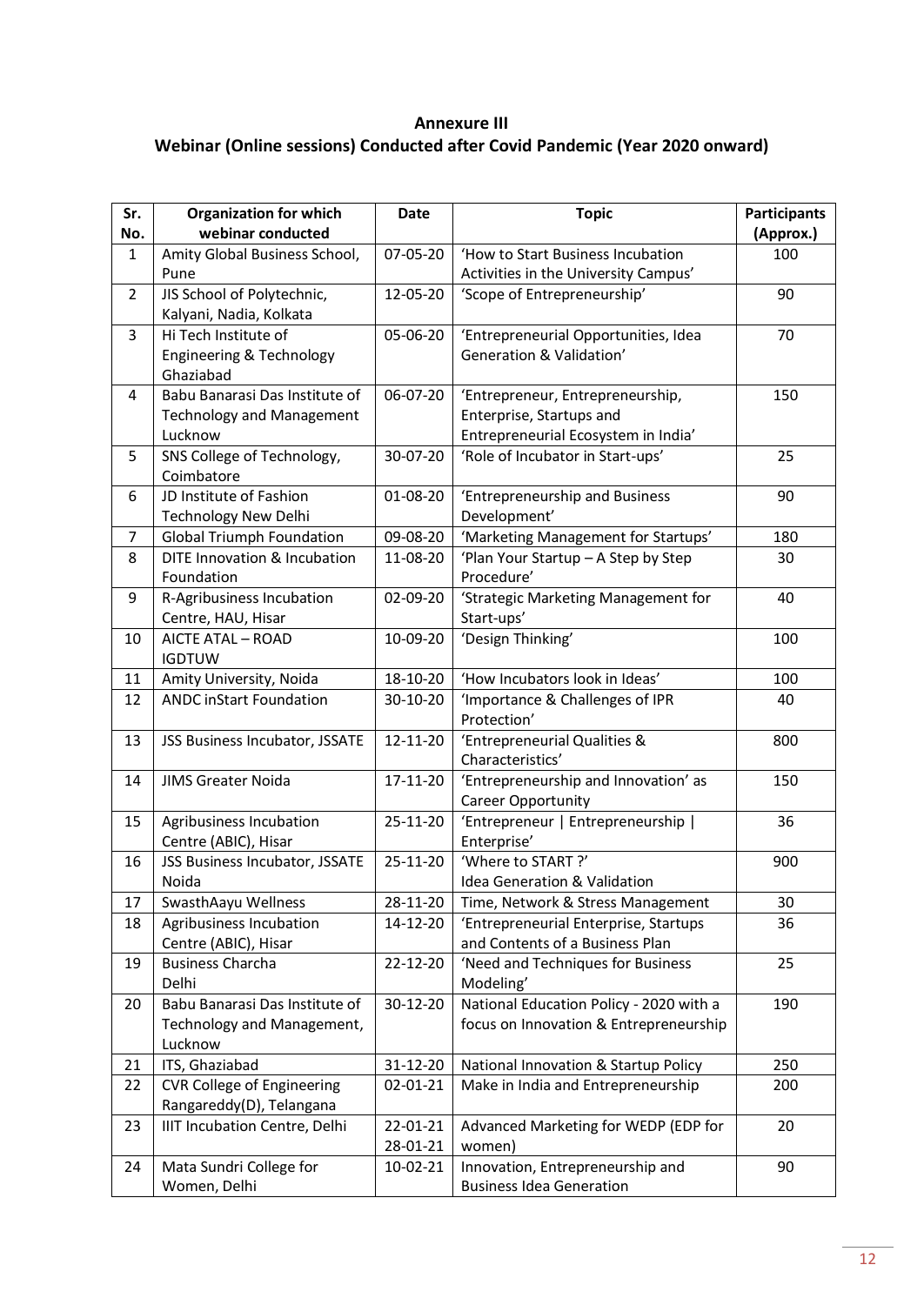| 25 | National Institute of Food                               | 20-02-21 | What are the available supports from                                        | 66  |
|----|----------------------------------------------------------|----------|-----------------------------------------------------------------------------|-----|
|    | Technology Entrepreneurship                              |          | an Incubation centre?                                                       |     |
|    | and Management                                           | 26-02-21 | How to function an Incubation Centre                                        |     |
|    | NIFTEM, Sonepat                                          |          | at your institute?                                                          |     |
| 26 | Indraprastha Engineering                                 | 10-03-21 | Sessions of Women Entrepreneurship                                          | 20  |
|    | College, Ghaziabad                                       |          | Development Program                                                         |     |
| 27 | IIIT Incubation Centre, Delhi                            | 22-03-21 | Marketing 101 (TEDP)                                                        | 30  |
|    |                                                          | 23-03-21 | Advanced Marketing (WEDP)                                                   | 20  |
| 28 | <b>JIMS Engineering</b>                                  | 09-04-21 | Angel Investment/ VC Funding                                                | 100 |
|    | Management Technical                                     |          | Opportunities for Early-Stage                                               |     |
|    | Campus                                                   | 23-06-21 | Entrepreneurs                                                               | 120 |
| 29 | Delhi Technological University<br>Delhi                  |          | Innovation and Startup Ecosystem<br>Enablers from the region/State/national |     |
|    |                                                          |          | level                                                                       |     |
| 30 | Tripura State Council for                                | 24-08-21 | Contents of Business Plan and Project                                       | 21  |
|    | Science & Technology                                     |          | Reports                                                                     |     |
| 31 | Delhi Technological University                           | 14-09-21 | Entrepreneurial Innovations for Early-                                      | 30  |
|    | Delhi                                                    |          | <b>Stage Start-ups</b>                                                      |     |
| 32 | Delhi Technological University                           | 18-09-21 | Road Mapping Innovations to                                                 | 42  |
|    | Delhi                                                    |          | Commercialization                                                           |     |
| 33 | Delhi Technological University                           | 27-09-21 | Time, Stress and Network Management                                         | 55  |
|    | Delhi                                                    |          |                                                                             |     |
| 34 | <b>JIMS Engineering</b>                                  | 30-09-21 | Effective and Impactful Startup Pitch                                       | 360 |
|    | <b>Management Technical</b>                              |          |                                                                             |     |
|    | Campus                                                   |          |                                                                             |     |
| 35 | <b>IVRI, Animal Sciences</b>                             | 26-10-21 | Introduction to Startups, Founding                                          | 25  |
|    | Incubator, Bareilly                                      |          | <b>Team and Management Description</b>                                      |     |
| 36 | <b>IVRI, Animal Sciences</b>                             | 27-10-21 | Defining Business Plan - Components                                         | 25  |
|    | Incubator                                                |          | and Structure of B-Plan                                                     |     |
| 37 | Central University of                                    | 30-10-21 | Entrepreneurial Journey in the Indian                                       | 145 |
|    | Jharkhand, Ranchi                                        |          | Start-up Ecosystem After Pandemic                                           |     |
| 38 | J C Bose University, YMCA                                | 18-11-21 | Entrepreneurial Motivation through all                                      | 72  |
|    |                                                          |          | the ripples                                                                 |     |
| 39 | Netaji Subhas University of                              | 27-11-21 | Early Stage Product Validation                                              | 12  |
|    | Technology NSUT, New Delhi                               |          | <b>Strategies</b>                                                           |     |
| 40 | Agribusiness Incubation                                  | 30-12-21 | <b>Entrepreneurial Enterprise and Startups</b>                              | 35  |
| 41 | Centre (ABIC), CCS HAU, Hisar<br>Agribusiness Incubation | 01-01-22 | Contents of a Business Plan and                                             | 35  |
|    | Centre (ABIC), CCS HAU, Hisar                            |          | Explanation                                                                 |     |
| 42 | <b>IGDTUW Delhi</b>                                      | 08-01-22 | Human Values and Ethics                                                     | 775 |
| 43 | Delhi Technological University                           | 13-01-22 | Critical Thinking: Innovation,                                              | 180 |
|    | Delhi                                                    |          | Entrepreneurship and Startup                                                |     |
| 44 | Jagannath International                                  | 21-01-22 | <b>Strategic Design Thinking for</b>                                        | 90  |
|    | Management School, Delhi                                 |          | 'Innovation & Business Growth'                                              |     |
| 45 | ISTD Noida Chapter in                                    | 25-02-22 | 'Career in Entrepreneurship'                                                | 100 |
|    | association with                                         |          |                                                                             |     |
|    | <b>GL Bajaj Educational</b>                              |          |                                                                             |     |
|    | Institution                                              |          |                                                                             |     |
| 46 | D Y Patil University                                     | 28-02-22 | Entrepreneurship and Leadership (FDP)                                       | 40  |
| 47 | <b>JIMS Engineering</b>                                  | 28-02-22 | <b>Strategic Marketing for Early State</b>                                  | 30  |
|    | Management Technical                                     |          | Startups in IT                                                              |     |
|    | Campus Greater Noida                                     |          |                                                                             |     |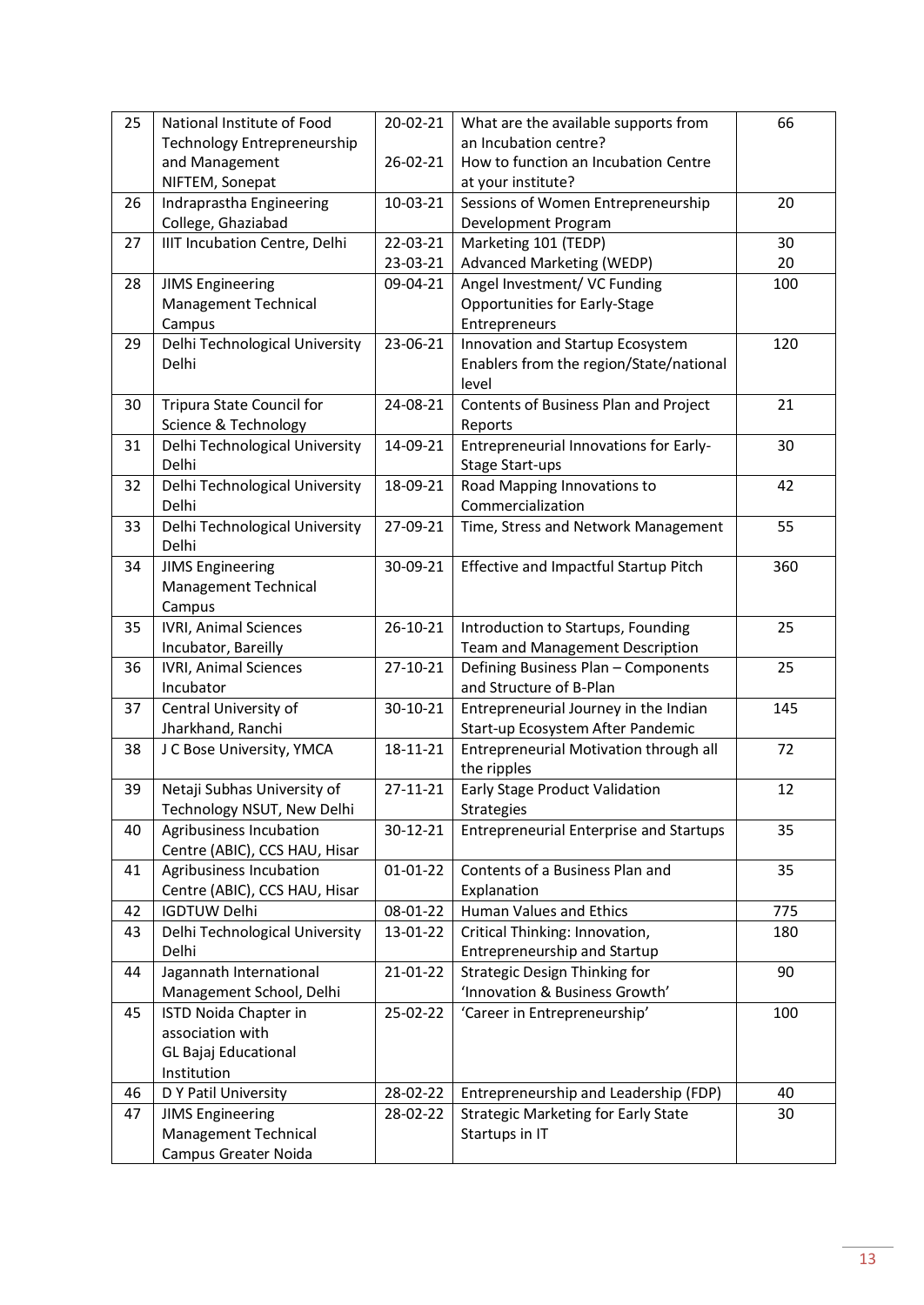| 48 | <b>JIMS Engineering</b>  | 23-03-22 | Entrepreneurship, Innovations &                  | 30  |
|----|--------------------------|----------|--------------------------------------------------|-----|
|    | Management Technical     |          | <b>Startups</b>                                  |     |
|    | Campus Greater Noida     |          |                                                  |     |
| 49 | <b>JIMS Engineering</b>  | 26-04-22 | Incubation/Acceleration - Early Stage            | 30  |
|    | Management Technical     |          | Entrepreneurs                                    |     |
|    | Campus Greater Noida     |          |                                                  |     |
| 50 | <b>ABES EC Ghaziabad</b> |          | 27-04-22   Career Options of Entrepreneurship in | 120 |
|    |                          |          | Indian Start-up Ecosystem                        |     |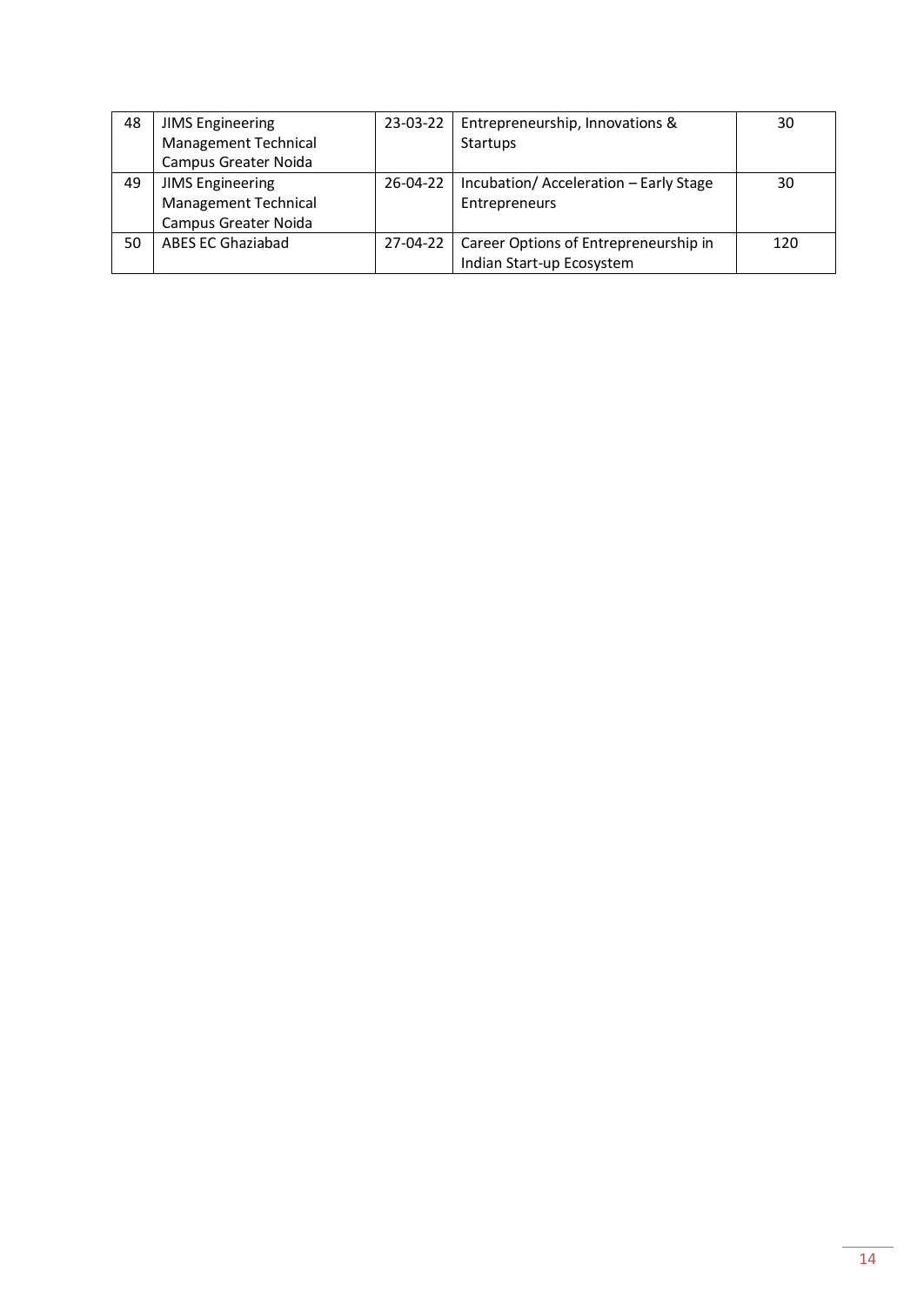#### **Annexure IV**

### **Sessions conducted at National Institute of Entrepreneurship and Business Development (NIESBUD), Ministry of Skill Development and Entrepreneurship**

#### **Online Sessions**

|  | 1. One hour session – March 24, 2021 (Women Entrepreneurship Development Program, Online)        |
|--|--------------------------------------------------------------------------------------------------|
|  | 2. One hour session – January 21, 2021 (Women Entrepreneurship Development Program, Online)      |
|  | 3. One hour session - January 18, 2021 (Faculty Development Program on Entrepreneurship, Online) |

4. One hour session – January 11, 2021 (Faculty Development Program on Entrepreneurship, Online)

#### **Sessions on physical mode**

| 1.  | Half day session     | - January 16, 2020 (Faculty Development Program on Entrepreneurship)  |
|-----|----------------------|-----------------------------------------------------------------------|
| 2.  | Half day session     | - November 28, 2019 (Faculty Development Program on Entrepreneurship) |
| 3.  | Half day session     | - November 28, 2019 (EDP DST NIMAT)                                   |
| 4.  | Half day session     | - November 16, 2019 (EDP and Business Incubation)                     |
| 5.  | Half day session     | - November 09, 2019 (Orientation on EDP)                              |
| 6.  | Half day session     | - July 28, 2019 (EDP and Business Incubation)                         |
| 7.  | Half day session     | - March 02, 2019 (Orientation on EDP)                                 |
| 8.  | Half day session     | - January 20, 2019 (Orientation on EDP)                               |
| 9.  | Half day session     | - December 02, 2018 (Orientation on EDP)                              |
| 10. | Half day session     | - September 08, 2018 (Orientation on EDP)                             |
| 11. | Half day session     | - January 27, 2018 (Orientation on EDP)                               |
| 12. | Half day session     | - December 24, 2017 (Orientation on EDP)                              |
| 13. | Half day session     | - December 02, 2017 (Training Programme on Cluster Approach)          |
| 14. | Half day session     | - November 26, 2017 (Orientation on EDP)                              |
| 15. | Half day session     | - November 24, 2017 (Training Programme on Cluster Approach)          |
| 16. | Half day session     | - October 28, 2017 (Orientation on EDP)                               |
| 17. | Half day session     | - October 24, 2017 (Capacity Building on Entrepreneurship Dev.)       |
| 18. | Half day session     | - August 27, 2017 (Orientation on EDP)                                |
| 19. | Half day session     | - July 30, 2017 (Orientation on EDP)                                  |
| 20. | Half day session     | - July 26, 2017 (Capacity Building on Entrepreneurship Dev.)          |
| 21. | Half day session     | - July 11, 2017 (Capacity Building on Entrepreneurship Dev.)          |
| 22. | Half day session     | - July 02, 2017 (Orientation on EDP)                                  |
| 23. | Half day session     | - June 20, 2017 (FDP on Entrepreneurship Development)                 |
| 24. | Half day session     | - May 28, 2017 (Orientation on EDP)                                   |
| 25. | Half day session     | - May 13, 2017 (Why small businesses fail?)                           |
| 26. | Half day session     | - April 22, 2017 (Orientation on EDP)                                 |
| 27. | Half day session     | - April 09, 2017 (Why small businesses fail?)                         |
| 28. | Half day session     | - March 26, 2017 (Orientation on EDP)                                 |
| 29. | Full day session     | - March 04, 2017 (FDP on Entrepreneurship Development)                |
| 30. | Half day session     | - February 07, 2017 (FDP on Entrepreneurship Development)             |
| 31. | Half day session     | - January 20, 2017 (FDP on Entrepreneurship Development)              |
| 32. | Half day session     | - January 18, 2017 (FDP on Entrepreneurship Development)              |
| 33. | Half day session     | - December 23, 2016 (FDP on Entrepreneurship Development)             |
| 34. | Half day session     | - December 22, 2016 (FDP on Entrepreneurship Development)             |
| 35. | Half day session     | - December 15, 2016 (FDP on Entrepreneurship Development)             |
| 36. | Half day session     | - December 14, 2016 (FDP on Entrepreneurship Development)             |
| 37. | Full day session     | - November 24, 2016 (FDP on Entrepreneurship Development)             |
| 38. | Half day session     | - November 23, 2016 (FDP on Entrepreneurship Development)             |
| 39. | Full day session     | - November 15, 2016 (FDP on Entrepreneurship Development)             |
|     | 40. Full day session | - September 27, 2016 (FDP on Entrepreneurship Development)            |
|     | 41. Half day session | - September 05, 2016 (Defence; Directorate General Resettlement)      |
| 42. | Half day session     | - August 27, 2016 (Orientation on EDP)                                |
| 43. | Full day session     | - August 22, 2016 (FDP on Entrepreneurship Development)               |
| 44. | Half day session     | - July 24, 2016 (Online marketing and Entrepreneurship)               |
| 45. | Half day session     | - July 23, 2016 (Orientation on EDP)                                  |
| 46. | Half day session     | - July 22, 2016 (FDP on Entrepreneurship Development)                 |
| 47. | Half day session     | - July 15, 2016 (FDP on Entrepreneurship Development)                 |
| 48. | Half day session     | - July 13, 2016 (FDP on Entrepreneurship Development)                 |
|     |                      |                                                                       |